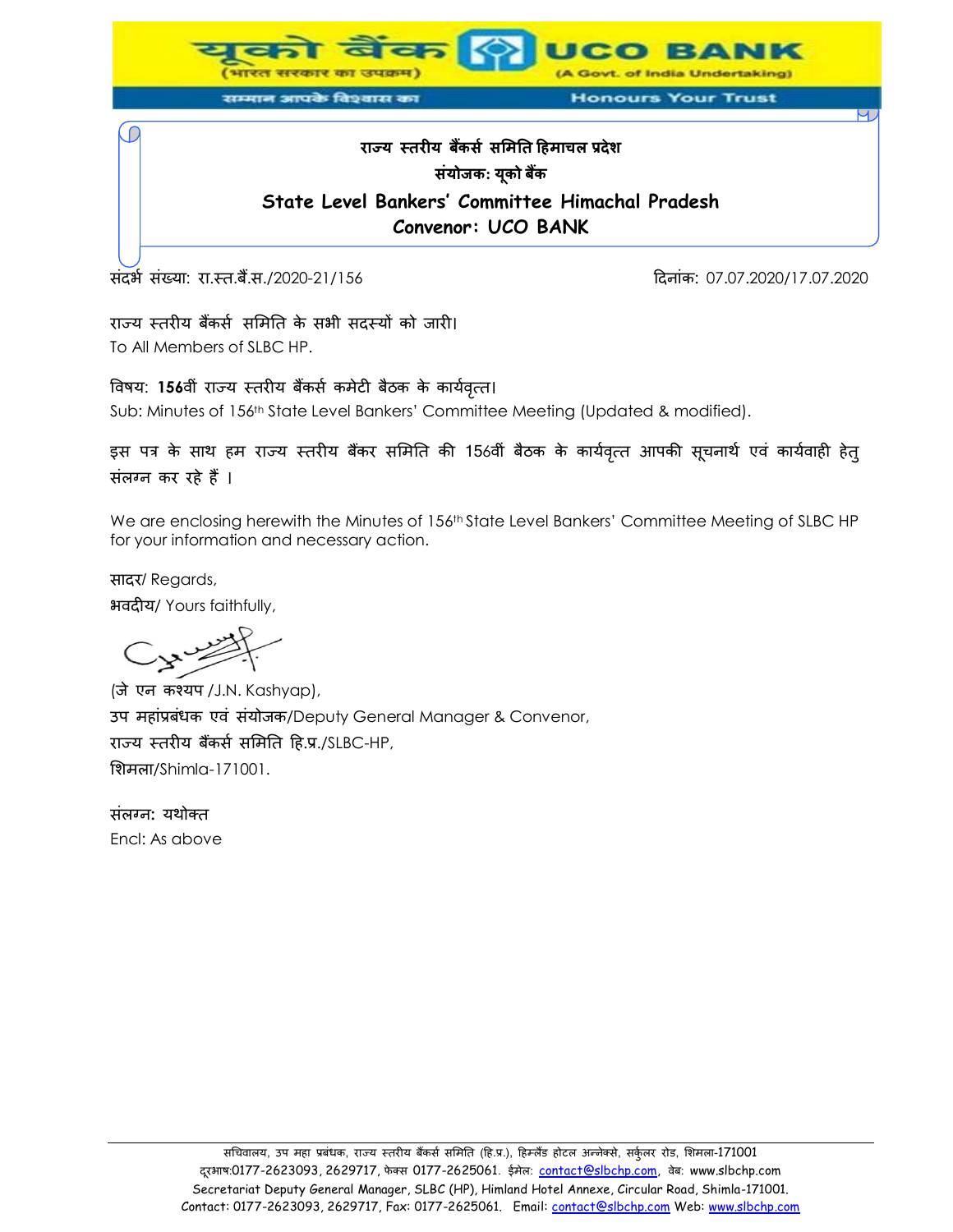

# **MINUTES OF 156th SLBC MEETING OF STATE LEVEL BANKERS' COMMITTEE –HIMACHAL PRADESH HELD ON 24.06.2020 IN COMMITTEE HALL, H.P. SECRETERIAT, SHIMLA**

156th Meeting of State Level Bankers' Committee- Himachal Pradesh was held on 24th June, 2020 to review the performance of banking sector in the State for the quarter ended March, 2020. Sh. Anil Kumar Khachi, IAS, Chief Secretary to the Govt. of Himachal Pradesh chaired the meeting. In view of the restrictions imposed due to COVID-19 pandemic, the participants in the meeting were limited and major stakeholders joined the meeting through video conferencing. Sh. A.K. Goel, Managing Director & C.E.O., UCO Bank co-chaired the meeting and joined via VC. The list of participants is herewith annexed. (Annexure-I)

The meeting started with the permission of the Chair at 11.30 a.m. at Committee Hall, H.P. Secretariat, Shimla. The meeting commenced with Welcome Address delivered by Sh. J.N. Kashyap, Deputy General Manager & Convenor, SLBC UCO Bank. The Key Note Address was given by Sh. A.K. Goel, Managing Director & CEO, UCO Bank. The D.G.M. & Convenor extended warm welcome to distinguished dignitaries sitting on the Dias and Senior Bureaucrats/Executives from State Government Departments, DFS, Boards, Corporations, Regulating Authorities, Banks, Insurance Companies attending the meeting via VC or present in the Hall.

#### **HIGHLIGHTS OF THE WELCOME ADDRESS DELIVERED BY SHRI J.N. KASHYAP, DGM & CONVENER, SLBC, HP.**

The Convener extended warm welcome to the dignitaries attending the meeting viz.

- **Sh. Anil Kumar Khachi,** IAS, Chief Secretary to the Government of Himachal Pradesh. DGM & Convener, SLBC, UCO bank extended heartiest welcome & expressed gratitude towards Sh. Khachi for sparing valuable time to chair the Meeting.
- **Sh. Ram Subhag Singh,** Additional Chief Secretary (Industries), Govt. of Himachal Pradesh. Mr. Kashyap, SLBC Convener extended warm welcome to Mr. Singh on his maiden participation in the meeting.
- **Sh. Prabodh Saxena,** Principal Secretary (Finance). The DGM, UCO Bank welcomed him to the meeting and expressed gratitude for his continued guidance and support.
- **Sh. A.K. Dogra,** Deputy Secretary DFS. The DGM, UCO Bank extended heartiest welcome to Mr. Dogra present in the meeting through video conferencing.
- **Sh. K.C. Anand,** General Manager (In-charge), Reserve Bank of India, Shimla. The Convener, SLBC extended warm welcome to GM (In-charge), RBI on his participation in the meeting and expressed gratitude for proactive participation, guidance and support by the team of RBI officials to the SLBC forum.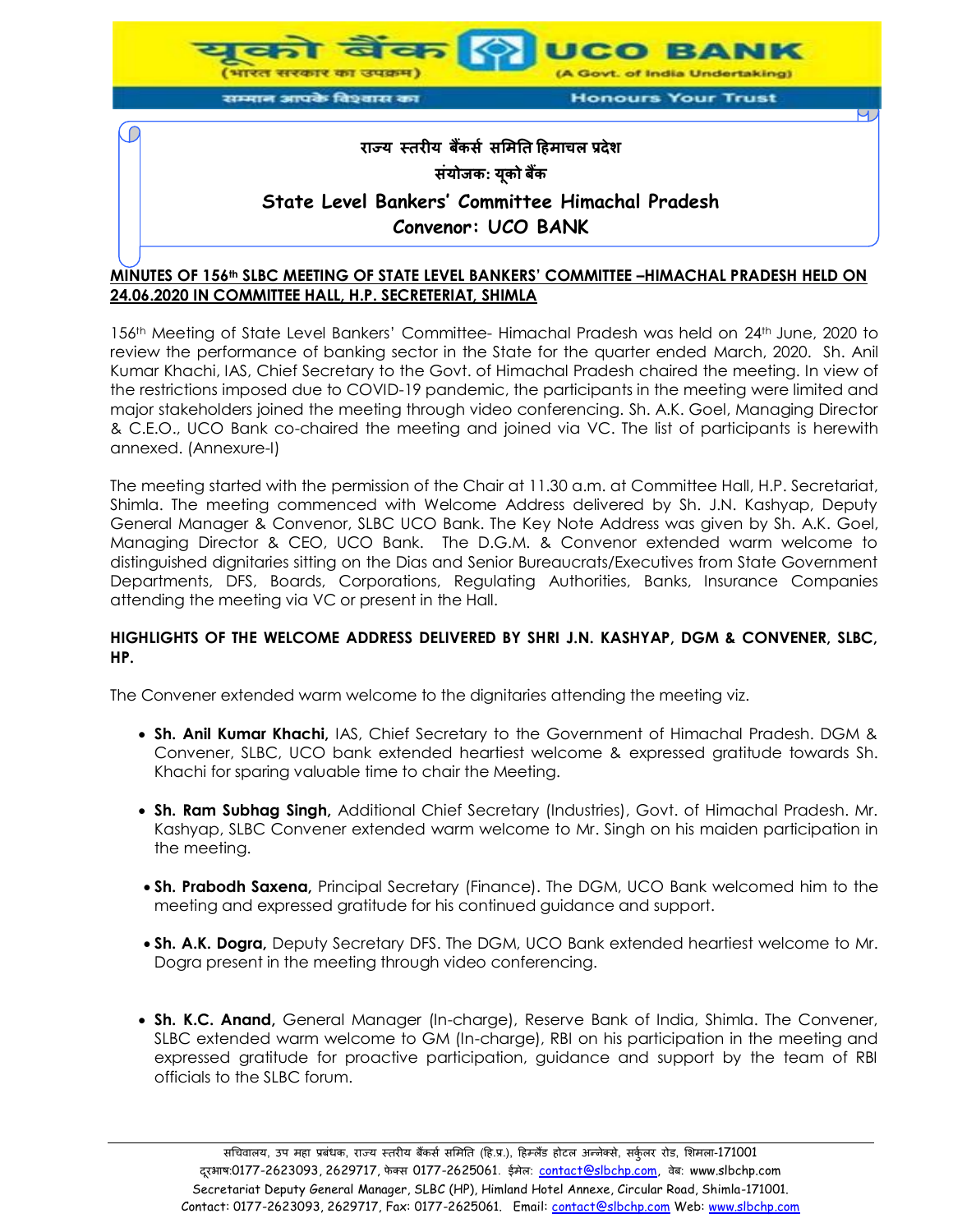

 **Sh. D.K. Kapila,** Officer In-charge, NABARD, Shimla. Mr. J.N. Kashyap, DGM & SLBC Convener extended a warm welcome to Mr. Kapila on his maiden participation in the meeting and expressed hope that proactive support in rural credit and micro finance will be continued.

While welcoming the participants to the 156<sup>th</sup> SLBC meeting, Mr. Kashyap highlighted the major points of deliberation. He informed the House that the progress under Annual Credit Plan during the FY 2019- 20 will be reviewed along with various regular Centre / State Government Sponsored Schemes. Also, special focus shall remain on the review of progress under post COVID-19 schemes.

He applauded the Bankers community for their diligent service even during this trying time and advised them to follow all the necessary guidelines like social distancing, proper sanitization and wearing masks. Also, he assured on behalf of the member banks that hassle free banking service will be continually provided in future as well.

Further, he discussed the progress under Mukhya Mantri Swavlamban Yojana which is a flagship scheme of the State Government. He informed the House that all the banks in the state lay great emphasis on the performance under the scheme and despite all bottlenecks due to COVID-19, have tried to maintain a certain level of performance. He shared the latest report with the House wherein he mentioned that out of total 4324 sponsored cases, 1386(32%) cases have been sanctioned, 1192 (28%) are pending and 1764 (40%) are rejected. He also shared the reasons for rejection under the Scheme as per the feedback received from member banks.

Mr. J.N. Kashyap, DGM & SLBC Convener brought to the attention of the House that in order to resolve pendency at various level and accelerate the sanctioning process the progress under MMSY will be reviewed on a monthly basis with respective LDMs and GM Industries.

In his concluding remarks, Mr. Kashyap, DGM & Convener, SLBC requested the participants to proactively participate in the deliberations.

#### **HIGHLIGHTS OF THE KEY NOTE ADDRESS DELIVERED BY SHRI A.K. GOEL, MD & CEO, UCO BANK.**

The MD & CEO in his Key Note Address to the House highlighted the impact faced by the economy due to COVID-19 pandemic and the various measures and decisions taken by the Govt. of India to tide over this time of crisis. He mentioned the mega stimulus package of Rs. 20.00 lakh crore as well as the measures taken to provide leeway to people in repaying loans, major being the postponement of installments of loans for six months and suspension of IBC provisions up to one year.

Mr. A.K. Goel, MD & CEO, UCO Bank apprised the House that the Banks are providing special credit line packages of up to 10% of the sanctioned limit subject to maximum of Rs. 50.00 crores to enable MSMEs to meet fixed expenses and exigencies under the COVID 19 Emergency Credit Line scheme. He informed that an amount of Rs. 232 crores has been sanctioned to 14145 beneficiaries under this scheme to MSME sector from 1st April, 2020 to 12th June, 2020.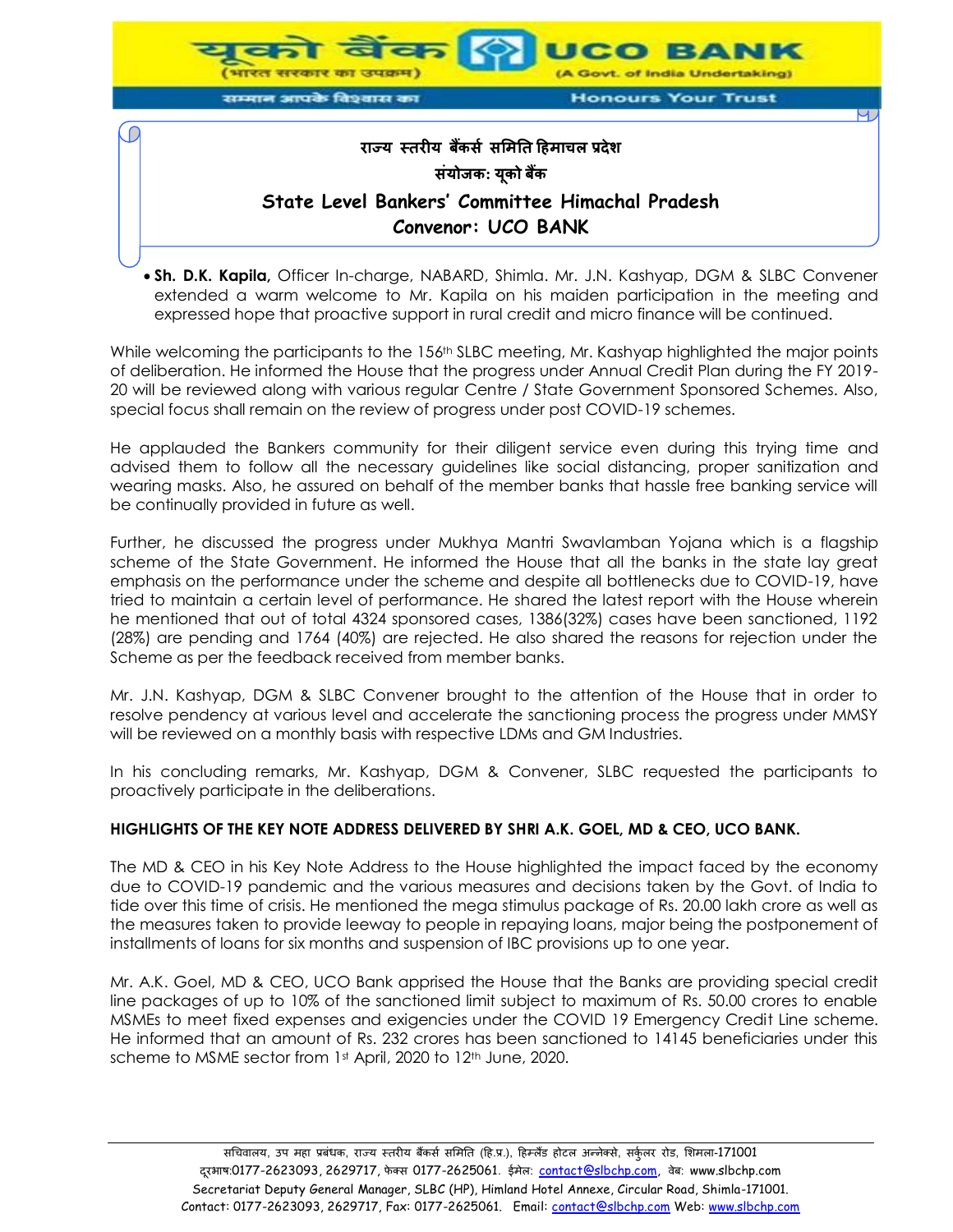

MD & CEO, UCO Bank also highlighted the Banks' performance in the state under various relief package schemes announced by the Government during the period 1st April, 2020 to 12<sup>th</sup> June, 2020. Important points mentioned as below;

- Rs.1000.00 will be paid as overdraft to PMJDY account holders subject to aggregate OD for Rs.11000.00. The Banks in H.P. sanctioned an amount of Rs.3.53 Crores to 35352 beneficiaries.
- Rs.5000.00 per member to Women SHGs (Maximum 20 members) subject to maximum of Rs.1.00 lakh was announced by the Government for this segment. Under this Scheme Rs.2.39 Crores was sanctioned to 480 SHGs.
- $\triangleright$  The farmers who have been sanctioned KCC limit, an amount equal to 10% of sanctioned limit subject to minimum Rs. 10,000.00 and maximum Rs. 30,000.00 was announced under this scheme. The Bank sanctioned an amount of Rs. 161.26 Crores to 46639 farmers.
- Under Garib Kalyan Yojna an amount of Rs.98.14 Crores was successfully credited to Women Jan Dhan Accounts in the State.
- Under PM Kisan Samman Nidhi Scheme Rs. 173.87 Crs. was credited to 869352 farmers.

Further, Mr. A.K. Goel, MD & CEO, UCO Bank informed the House about Guaranteed Emergency Credit Line Scheme which is another economic relief package for MSMEs announced under Atma Nirbhar Bharat Abhiyan. Under this, collateral free loan up to 20% of outstanding balance as on 29.02.2020 has to be sanctioned. He assured that all the eligible interested borrowers will be covered as per laid out norms and the benefit will be extended to every nook and corner of the State with full involvement of the member banks. Under this segment, Rs. 632 crores has been sanctioned to 11431 beneficiaries till 12th June, 2020.

In his parting remarks, Mr. Goel, MD & CEO, UCO Bank apprised the House that the 154<sup>th</sup> SLBC meeting scheduled for 20.03.2020 was deferred due to the pandemic problem but a special SLBC meeting through VC was held on 30.04.2020 in which progress for period up to December, 2019 was reviewed and was attended by very few stakeholders. He concluded the Key Note Address by conveying his best wishes for good health of all the participants. He extended best wishes for fruitful & conclusive deliberations on all agenda issues for the meeting.

#### **HIGHLIGHTS OF THE ADDRESS DELIVERED BY SHRI K.C. ANAND, GM (In-charge), RBI.**

Mr. K.C. Anand, GM In-charge, RBI, extended his warm welcome to the dignitaries sitting on the dais. He first of all highlighted the measures taken by Reserve Bank of India at the national as well as state level in this time of COVID-19 pandemic crisis. He informed the house that RBI is closely monitoring the position of currency availability in the country with focus on maintaining adequate liquidity in the system. He briefly apprised the house about various measures announced by RBI in view of the economic situation during the COVID pandemic. RBI had ensured the sustained operation of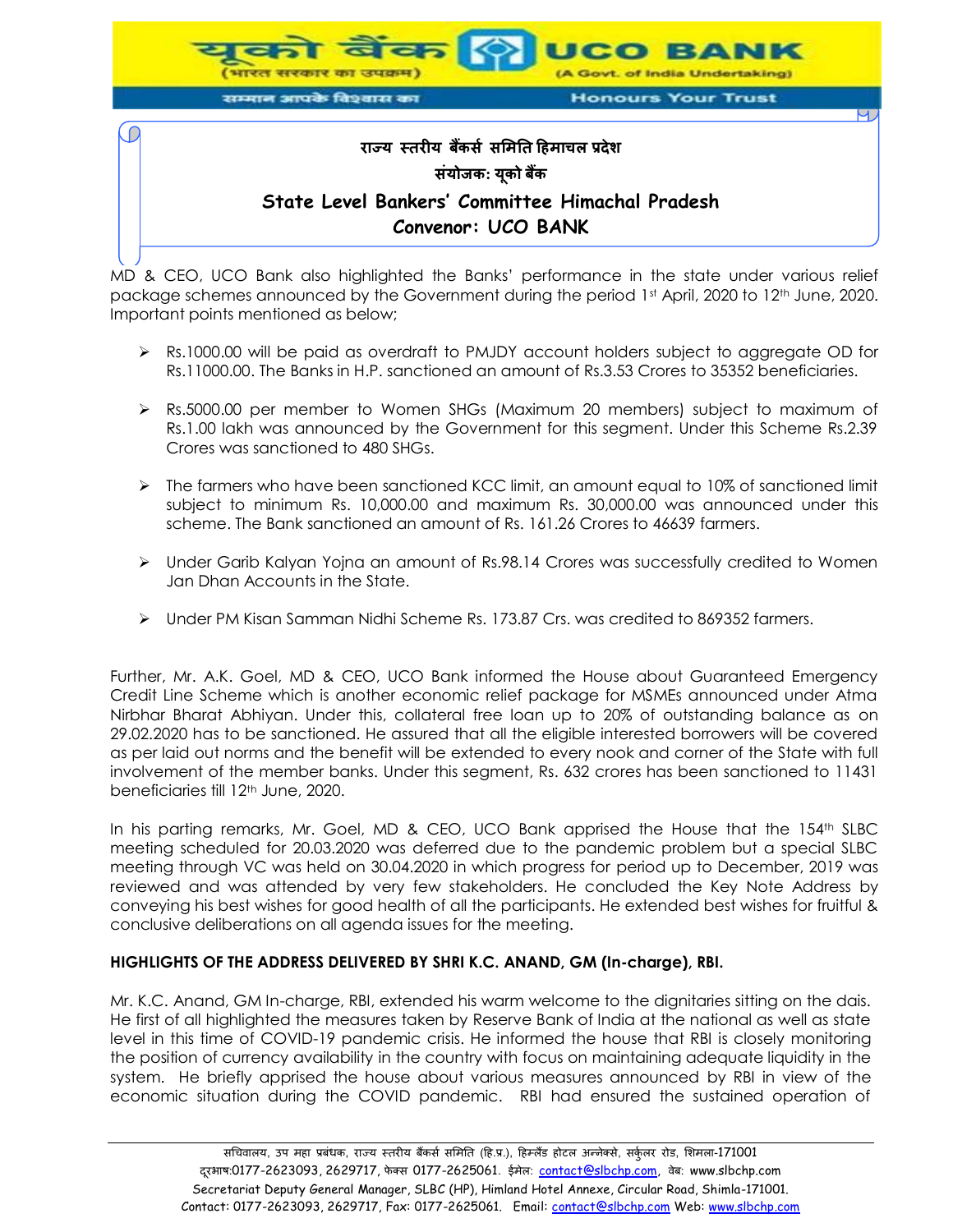

Payment and Settlement System in the country. The RTGS, NEFT, foreign exchange transactions etc. were kept operational since 3rd week of March 2020, for which a staff of 150 officers was specially quarantined in a hotel, away from their families assuring seamless 24x7 functioning of the P&S system.

While highlighting the steps taken at State Level, GM (In-charge) informed the house that RBI Shimla too has been closely monitoring the position of currency availability across the State and during the last few months, currency notes worth Rs.3344 crore were remitted across the currency chests in HP. He reiterated RBI's commitment to maintain adequate supply of currency across the State through its Issue Circle at RBI, Chandigarh. He raised a concern regarding the non-functioning of ATMs in various parts of the State. He informed that during the month of March and April 2020, the uptime for majority ATMs of the banks (SBI, BoB, Union Bank of India, IndusInd bank, ICICI bank and Axis bank) were found to be below 90%. He advised the member banks to ensure that the non-functional ATMs be brought to work and also to ensure their sustained functioning. He specifically mentioned about non-functioning of two ATMs of UCO Bank in Lahaul & Spiti for long time.

In his address, Mr. K.C. Anand, GM (In-charge), RBI further emphasized on increasing the network of Business Correspondents in the State. Mr. Anand commended the work done by the BCs during the difficult times and emphasised upon their role and importance in extending banking services to the far flung and remote areas. Citing the comparative BC to ATM ratio of 5 in Himachal Pradesh with the ratio of 10 at the National level, he advised the banks to broaden the BC network by 10% up to March 2021. He also desired that Lead Banks must ensure proper functioning of all BCs in the districts. He also informed the house that despite repeated assurances given by SBI to deploy 17 BCs in Lahaul and Spiti as per the SSA approach, no progress has been seen on ground as not a single BC is functioning in the district so far.

While addressing the House, Mr. K.C. Anand informed about the inconsistency in the SLBC data and advised the Convener to focus on the same and ensure that only correct data is placed before the house. Incidentally, various agencies contested the correctness of the data furnished by SLBC in the meeting raising question mark on the authenticity of the overall position reviewed by the highest forum under Lead Bank Scheme. Mr. Anand suggested that SLBC may put in place a comprehensive mechanism where data submitted by banks is examined at their level first and obtain clarifications wherever the same is doubtful/ incorrect.

GM In-charge, RBI, Shimla informed the house that the benefits announced by RBI and Central government (extension of moratorium on loans, ECLG scheme etc.) needs to be extended by banks to the borrowers as per the extant instructions. He expressed his concern that complaints are being received by RBI from various quarters on the non-extension of support from the bank branches which must be looked into by the State heads of all banks. Also, he advised Controllers of all the banks to ensure that the pendency of more than 2 months is cleared under under Mukhya Mantri Swablamban Yojana and other Government Sponsored Schemes. He informed the house about the risks and precautions regarding new types of frauds during COVID pandemic and advised banks to create awareness about them, through available technological platforms.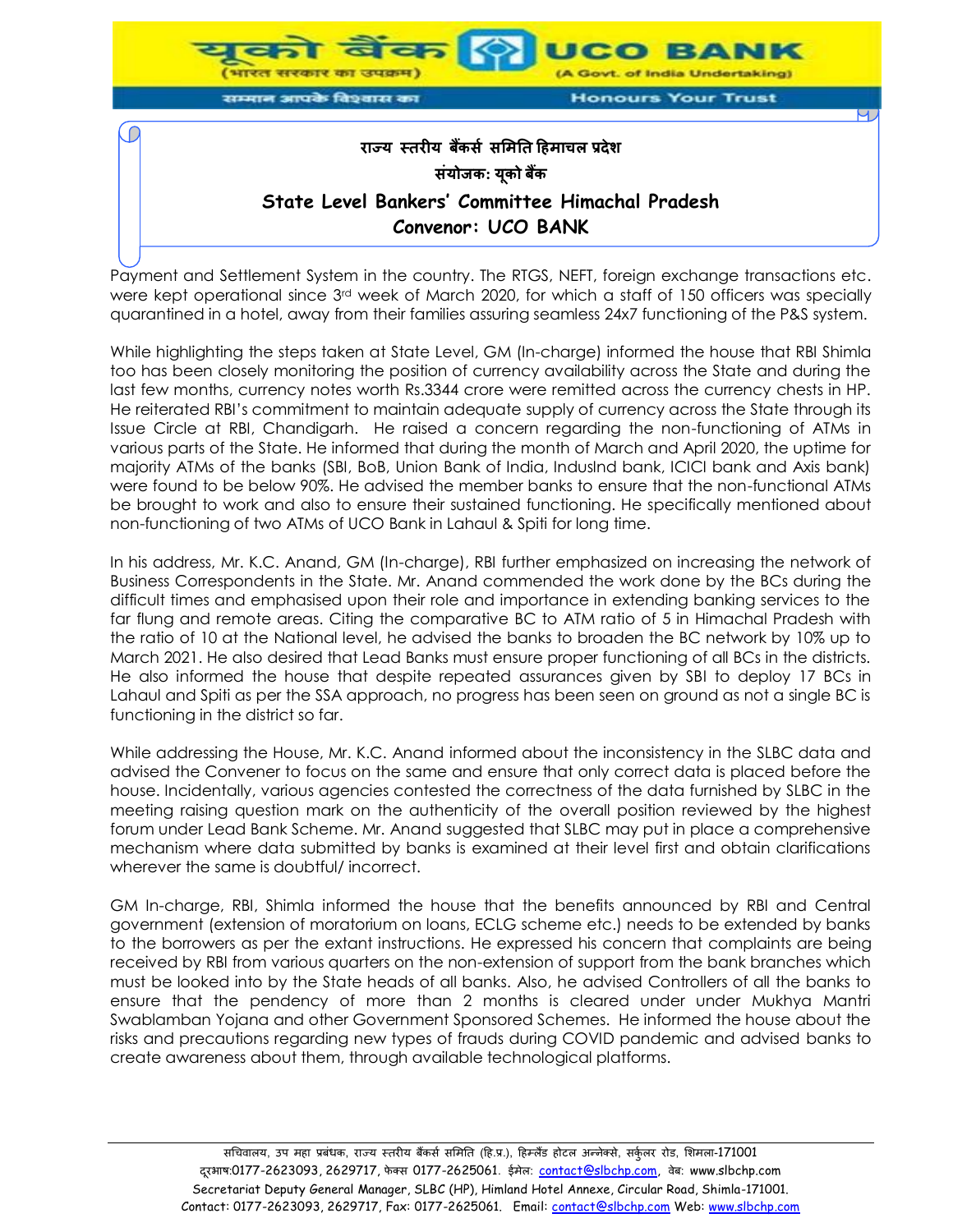

#### **Discussion on Agenda Items**

Mr. P.K. Sharma, AGM Incharge, SLBC informed the House that agenda papers have been placed before the participants and the point-wise agenda issues are being taken up for deliberations by Power Point presentation. The agenda for the 156<sup>th</sup> meeting was discussed at length in the 6<sup>th</sup> Steering Committee held on 15.06.2020. The proceedings of the meeting placed hereunder for record and further necessary action by stakeholders;

### **AGENDA ITEM NO.-1**

#### **CONFIRMATION OF MINUTES OF THE LAST SLBC MEETING HELD**

The Minutes of 154th State Level Bankers' Committee Meeting held on 06.12.2019 were circulated by the Convenor Bank to all SLBC members vide its letter No. DGM/SLBC/2019-20/154 dated 11.12.2019. Since no comments were received from any quarter, the minutes of the 154<sup>th</sup> quarterly review meeting for quarter ended September, 2019 stands confirmed and adopted.

The 155th SLBC Meeting was scheduled to be held on 20.03.2020 which could not be held due to COVID19. However, a short Review Meeting through VC was held on 30.04.2020 and minutes of the same were circulated to all stake holders on 11.05.2020.

The House adopts and confirms the minutes of 154th and 155th State Level Bankers' Committee Meeting.

| S. No. | <b>Action Suggested</b>                                                                                                                                                                                        | <b>Action Taken</b>                                                                                                                                                                 |
|--------|----------------------------------------------------------------------------------------------------------------------------------------------------------------------------------------------------------------|-------------------------------------------------------------------------------------------------------------------------------------------------------------------------------------|
| 1.1    | Sub-committee on BC Model                                                                                                                                                                                      |                                                                                                                                                                                     |
|        |                                                                                                                                                                                                                |                                                                                                                                                                                     |
|        | The BC Model Paper was finalized and<br>compiled by the sub-committee.<br>RBI<br>suggested that the compiled model should<br>be sent to the Member Banks operating in<br>the State and forwarded to respective | The feedback received from Member<br>Banks points out that Head Offices of<br>Banks have their reservations against<br>finalizing specific BC model for the State<br>in particular. |
|        | Head Offices of the Banks for their                                                                                                                                                                            |                                                                                                                                                                                     |
|        | approval.                                                                                                                                                                                                      | Mr. Anil Kumar Khachi, Chief Secy.,                                                                                                                                                 |
|        | Mr. K.C. Anand, GM (In-charge), RBI                                                                                                                                                                            | Govt. of H.P. asked Mr. A.K. Dogra,                                                                                                                                                 |
|        | suggested that the Member Banks must                                                                                                                                                                           | Deputy Secretary, DFS to take up the                                                                                                                                                |
|        | forward proposal of new BC model to their                                                                                                                                                                      | matter with the Joint Secretary, Ministry                                                                                                                                           |
|        | respective Head Offices for the approval at                                                                                                                                                                    | of Finance to implement the BC Model<br>finalized for the state of H.P. in all the                                                                                                  |
|        | board level. Latest position on the same                                                                                                                                                                       |                                                                                                                                                                                     |
|        | must be placed in next SLBC meeting.                                                                                                                                                                           | Hilly States of the country as they share                                                                                                                                           |
|        |                                                                                                                                                                                                                | the same topology and face similar                                                                                                                                                  |
|        | As per the latest status received on the                                                                                                                                                                       | constraints in effective implementation                                                                                                                                             |

#### **Action Taken Report in respect to 154th SLBC meeting:**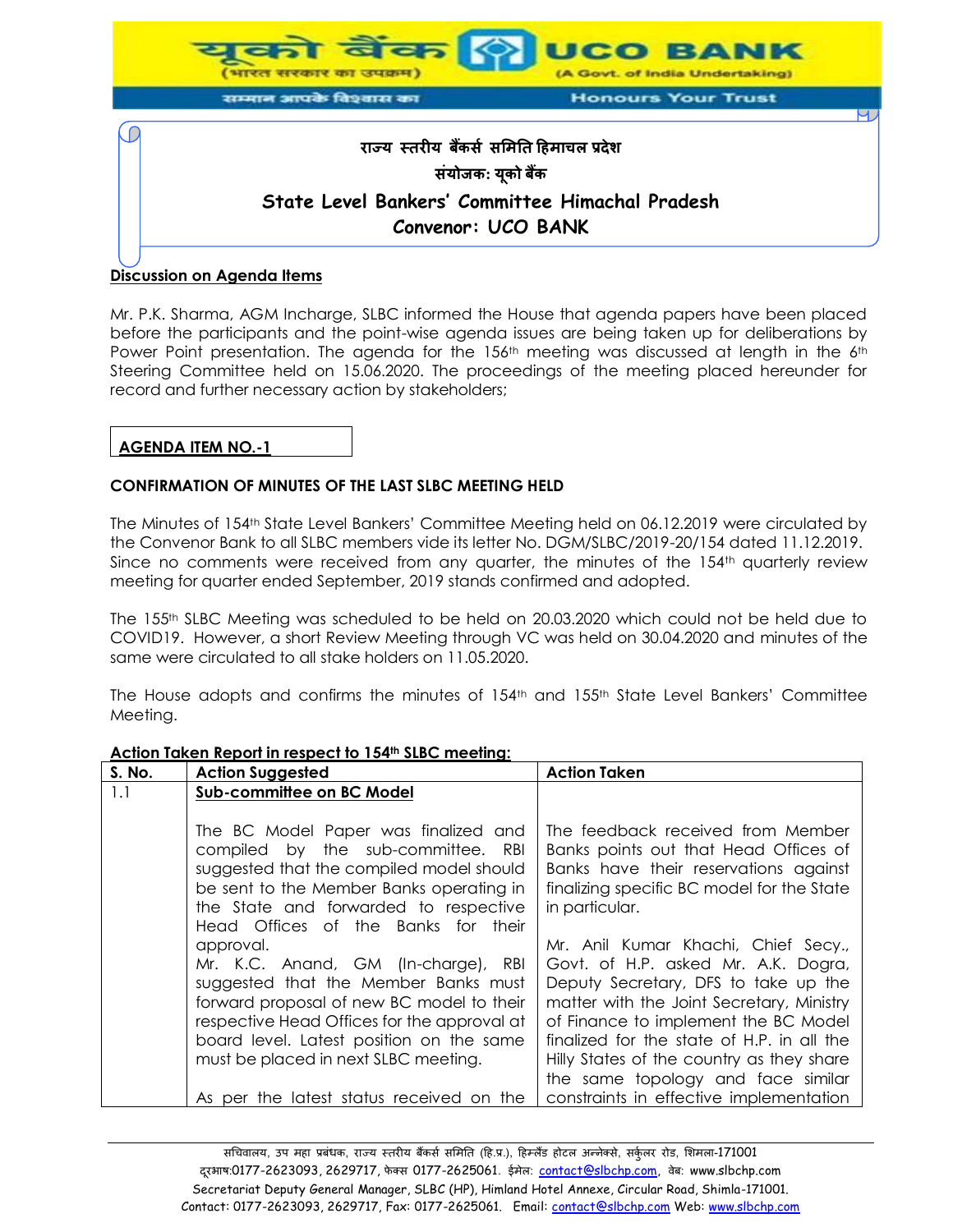**UCO BANK** (A Govt. of India Undertaking) (भारत सरकार का उपक्रम) सम्मान आपके विश्वास का

C

**Honours Your Trust** 

# **राज्य स्तरीय बकैंर्स र्मितत हििाचल प्रदेश र्ंयोजक: यकू ो बकैं State Level Bankers' Committee Himachal Pradesh Convenor: UCO BANK**

|     | matter from different Member Banks, it has<br>been observed that the proposal is lying<br>pending with the Boards of respective<br>banks.                  | of the BC model. In response to the<br>query of Chief Secretary, Mr. A.K.<br>Deputy<br>Secretary,<br>DFS,<br>Dogra,<br>requested that a copy of the BC Model<br>finalised for HP State may kindly be sent<br>to his office so that the same can be<br>considered for implementing across the<br>country. |
|-----|------------------------------------------------------------------------------------------------------------------------------------------------------------|----------------------------------------------------------------------------------------------------------------------------------------------------------------------------------------------------------------------------------------------------------------------------------------------------------|
|     |                                                                                                                                                            | Member Banks were once<br>again<br>advised to pursue the matter with their<br>Head Offices to bring the matter to a<br>logical end well before the next round<br>of SLBC meeting.                                                                                                                        |
|     |                                                                                                                                                            | Mr. A.K. Goel, MD & CEO, UCO Bank<br>informed the House that the finalized<br>BC model has been adopted for the<br>Bank.                                                                                                                                                                                 |
| 1.2 | <b>Progress under PMJDY</b>                                                                                                                                |                                                                                                                                                                                                                                                                                                          |
|     | During the deliberations held in the 5th<br>Steering Committee meeting, GM RBI<br>pointed out that some banks have not<br>reported the amount under PMJDY. | Matter was pursued with different<br>Member Banks through letter dated<br>10.03.2020.                                                                                                                                                                                                                    |
|     |                                                                                                                                                            | For the quarter ended March, 2020 all<br>the Banks have reported the amount<br>under PMJDY accounts.                                                                                                                                                                                                     |
|     |                                                                                                                                                            | The agenda point is to be dropped<br>from the next SLBC with an instruction to<br>the Banks to ensure correct and<br>complete reporting of information.                                                                                                                                                  |
| 1.3 | Appointment of FLC in Kinnaur, Lahaul &<br><u>Spiti, Bilaspur and Una</u>                                                                                  |                                                                                                                                                                                                                                                                                                          |
|     | GM, RBI informed the House that currently<br>FLCs are not appointed in the above<br>mentioned districts.                                                   | Mr. Pawan Kumar, DGM, SBI apprised<br>that<br>the FLC<br>House<br>will<br>the<br>- be<br>appointed at the earliest in the district.                                                                                                                                                                      |
|     | Present status is as follows:<br>1. Kinnaur: As per the information received                                                                               |                                                                                                                                                                                                                                                                                                          |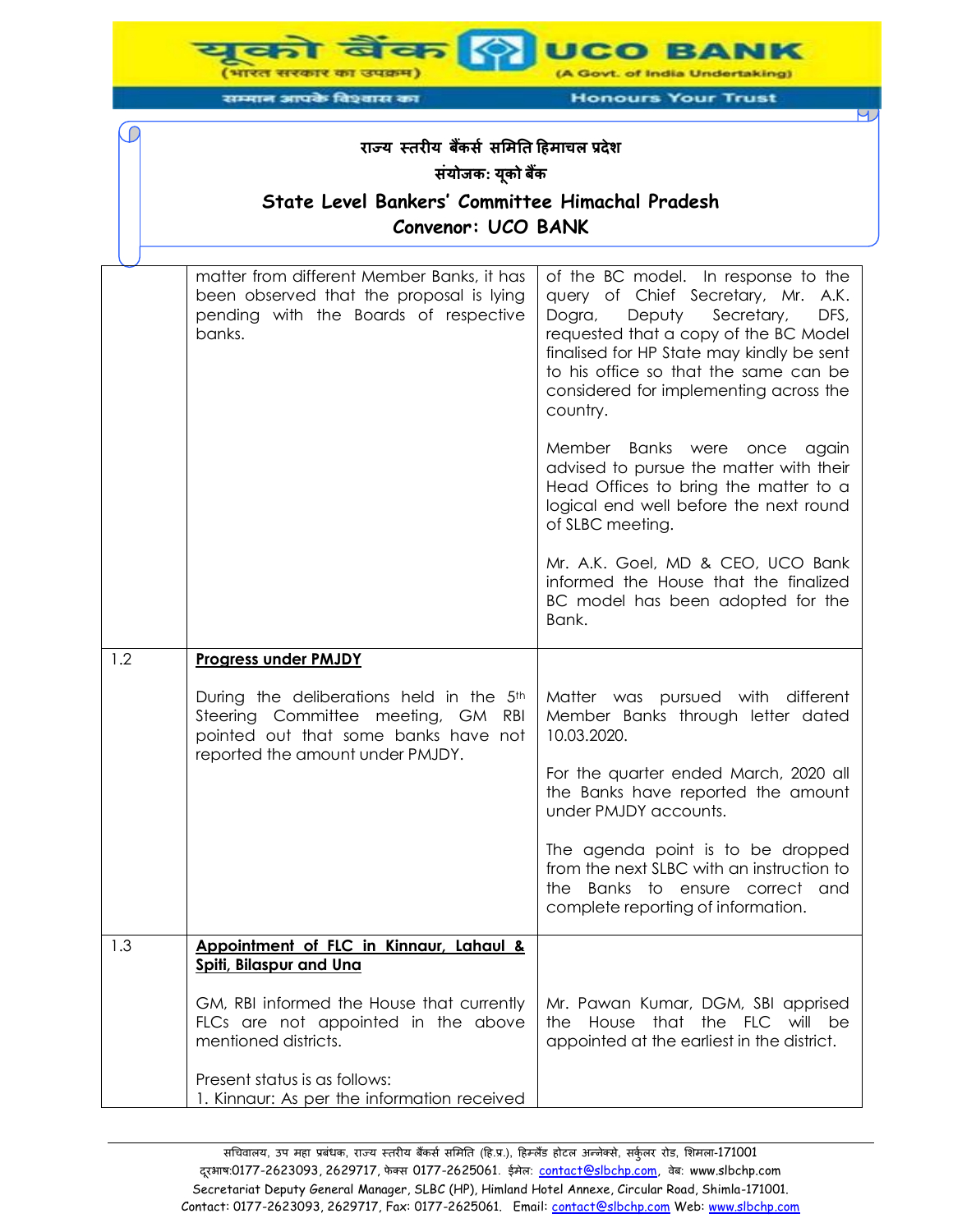**UCO BANK** (A Govt. of India Undertaking) (भारत सरकार का उपक्रम)

सम्मान आपके विश्वास का

C

**Honours Your Trust** 

# **राज्य स्तरीय बकैंर्स र्मितत हििाचल प्रदेश र्ंयोजक: यकू ो बकैं State Level Bankers' Committee Himachal Pradesh Convenor: UCO BANK**

|     | from LDM Kinnaur, two FLCs are working in<br>the district, one from HPSCB and the other<br>from PNB.<br>2. Bilaspur: FLC has been appointed by<br>UCO Bank on 05.06.2020.<br>3. Una: FLC appointed by PNB<br>on<br>06.01.2020.<br>4. Lahaul & Spiti: FLC has still not been |                                                                                                                                                                                                                                               |
|-----|-----------------------------------------------------------------------------------------------------------------------------------------------------------------------------------------------------------------------------------------------------------------------------|-----------------------------------------------------------------------------------------------------------------------------------------------------------------------------------------------------------------------------------------------|
|     | appointed.                                                                                                                                                                                                                                                                  |                                                                                                                                                                                                                                               |
| 1.4 | <b>Performance of BCs</b>                                                                                                                                                                                                                                                   |                                                                                                                                                                                                                                               |
|     | In the last Steering Committee meeting,<br>GM RBI took a strong note on the issue of<br>non-reporting of BC transactions by various<br>member banks.                                                                                                                        | Mr. Anil Kumar Khachi, Chief Secretary,<br>Govt. of H.P. expressed dissatisfaction<br>over non-reporting of information by<br>Indian Bank and advised that an<br>explanation be called by the erring                                          |
|     | Matter was again taken up with banks by<br>SLBC. As per the latest reporting done by<br>banks for March Quarter, BC transactions<br>has been submitted by all the Banks,<br>barring Indian Bank.                                                                            | Bank.                                                                                                                                                                                                                                         |
| 1.5 | <b>Revamping of SLBC Website</b>                                                                                                                                                                                                                                            |                                                                                                                                                                                                                                               |
|     | The agenda of revamping of SLBC website<br>in<br>the<br>5 <sup>th</sup><br>discussed<br>Steering<br>was<br>Committee meeting. GM, RBI suggested<br>SLBC to complete the task of revamping of<br>website expeditiously.                                                      | Revised list of 80 block codes has been<br>circulated to the Banks. Also, new<br>website of SLBC, www.slbcindia.com<br>has been created and is functional<br>now.                                                                             |
|     | Member Banks are yet to complete the<br>task of developing standardized data flow<br>system.                                                                                                                                                                                | UCO Bank has already created the<br>standard data flow system as per LBS<br>scheme.                                                                                                                                                           |
|     |                                                                                                                                                                                                                                                                             | <b>Banks</b><br>Member<br>advised<br>to<br>are<br>complete the process of developing<br>the standardized system at the earliest.<br>Banks will have to provide the SLBC<br>data from now onwards, (April 2020<br>quarter) in the new website. |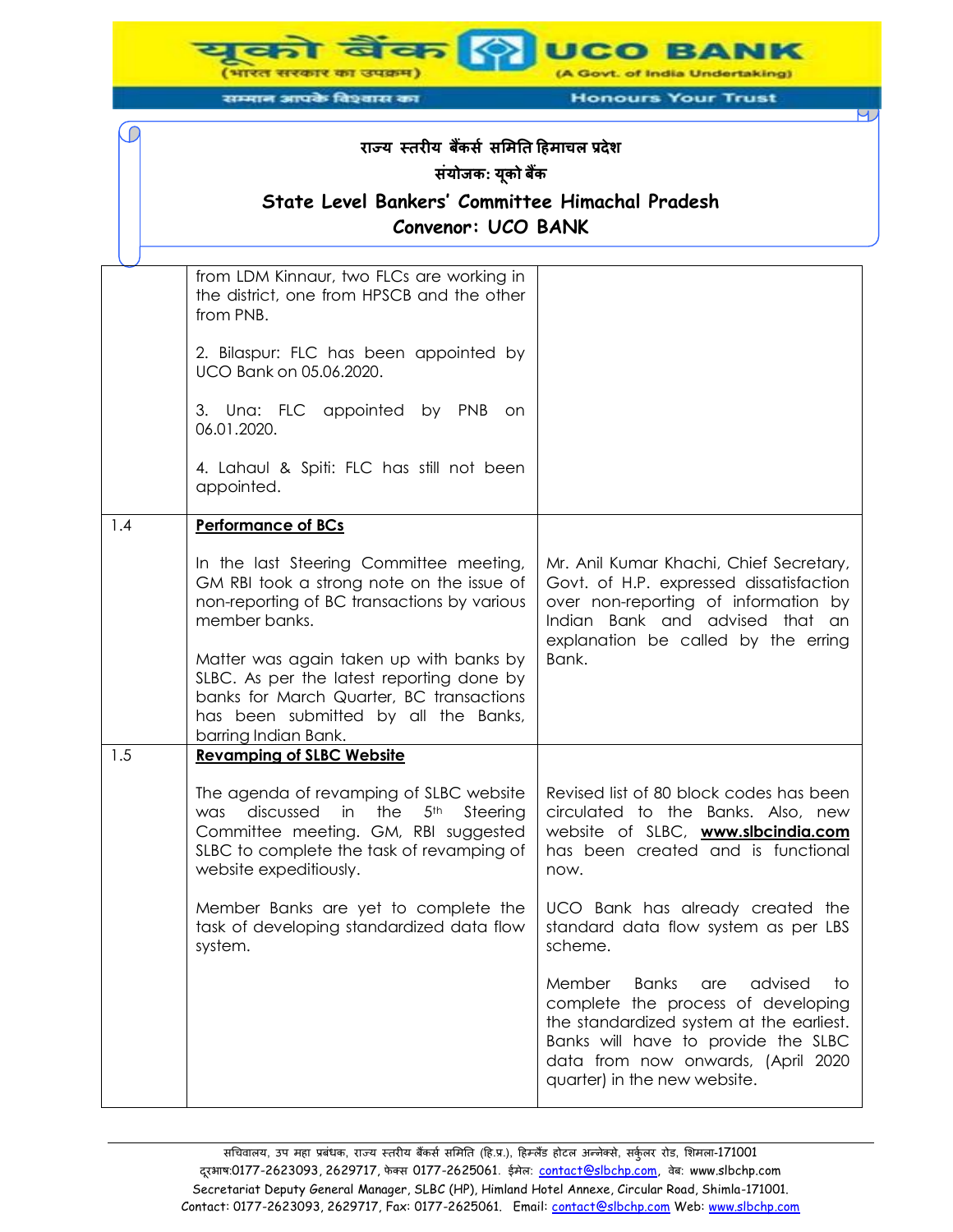

**AGENDA ITEM NO.-2**

#### **Agenda 2.1.1: Atmanirbhar Bharat Abhiyan**

The outbreak of COVID-19 globally has badly impacted the economy and has hampered the banking activities as well. In spite of the hardships being faced by the Bankers' community, the relief packages and schemes being announced by the Centre as well as State Government are being implemented whole-heartedly. The progress under the Scheme is being continuously monitored and was presented in the House.

### **Progress under Instant Credit to MSMEs and GECL**

During the period from 1st April, 2020 to 12<sup>th</sup> June, 2020, instant credit under MSME was provided to14145 beneficiaries amounting to Rs, 231.98 crores. Also, under GECL scheme, 11431 customers were benefitted and amount of Rs. 632.21 crores was financed.

Mr. Ram Subhag Singh, Addl. Chief Secretary (Industries), Govt. of H.P. asked SLBC to provide the details of the customers eligible under the MSME scheme to provide a clear picture. Member Banks are advised to provide the information related to the number of customers eligible under the Scheme.

#### **(Action: All Member Banks in HP)**

Additional Chief Secretary, Industries highlighted that there is a huge gap between the MSME units operational in the State and the units covered under the relief scheme. He also put forth the difficulties being faced by MSME borrowers in availing the benefits, mainly being:

- 1. Extension of charge for covering the additional credit extended.
- 2. Fresh consent from guarantor for covering the additional amount financed.
- 3. Rechecking of CIBIL and re-inspection of already financed unit.
- 4. Processing fee being charged by certain Banks.

He advised the Banks to implement the Scheme in the true spirit in which it has been launched. Instructions should be passed by Controlling Heads to their respective branch functionaries to improve performance under the Scheme. In the next two weeks, efforts should be maximized to cover all the eligible borrowers.

On this, Chief Secretary had also requested Mr. A.K. Dogra, Deputy Secretary, DFS, to place his concerns about the difficulties being faced by MSME borrowers in availing the benefits, before Secretary DFS with the request to make the process simple.

#### **(Action: All Member Banks in HP)**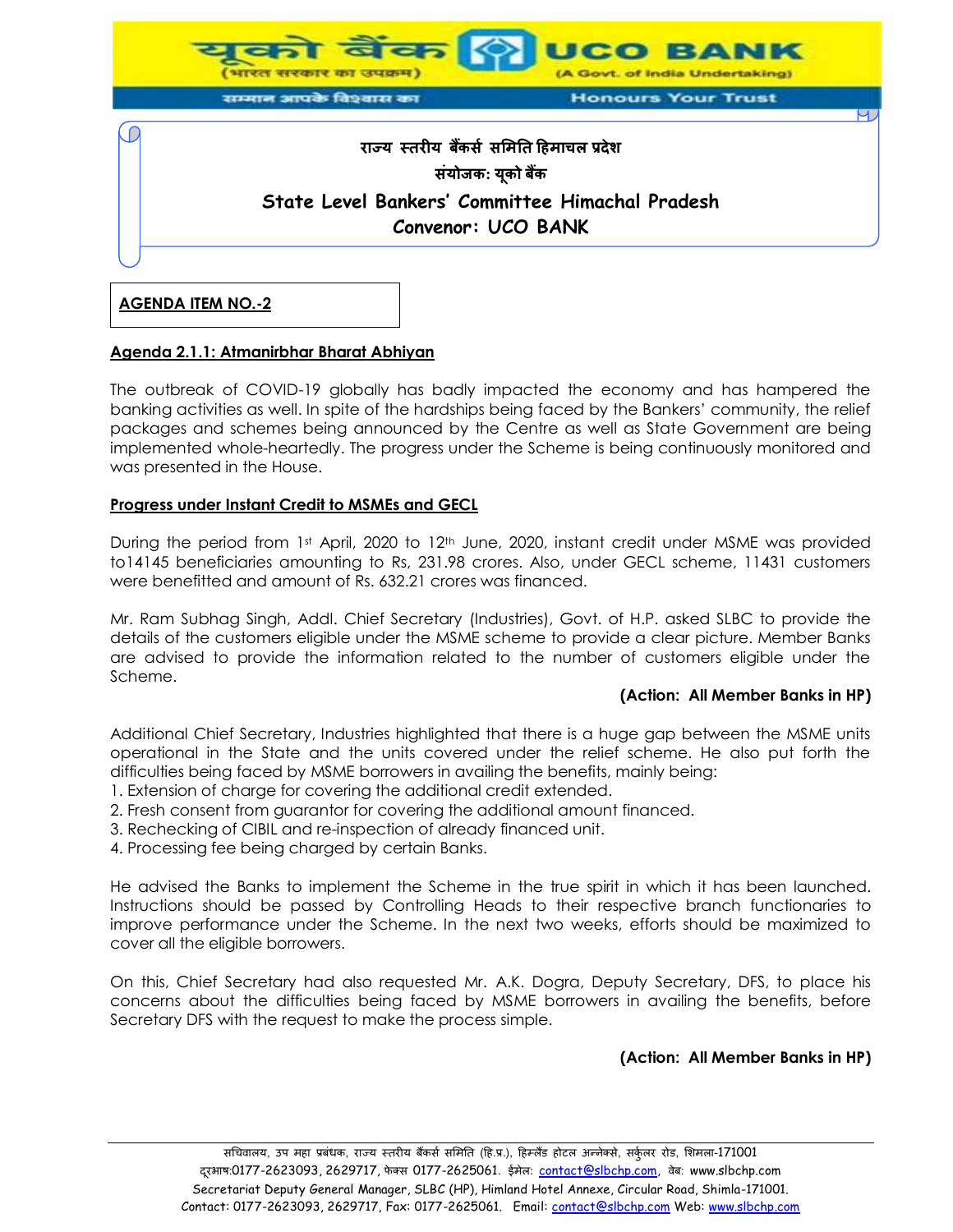

Mr. A.K. Goel, Chairman and MD, UCO Bank apprised the House that individual Mudra loan beneficiaries can also be covered under the GECL Scheme and the process should be completed by 30th June, 2020.

Mr. A.K. Dogra, Deputy Director, DFS expressed dissatisfaction on the low performance of Private Banks and emphasized upon them to increase their share.

#### **(Action: Private Banks in HP)**

Mr. Anil Kumar Khachi, Chief Secretary, Govt. of H.P. expressed that there should be no doubts regarding the implementation of the Scheme and the Banks should boost their performance and cover maximum MSME units.

#### **(Action: Member Banks in HP)**

## **Credit Extended to Women SHGs**

While deliberating on the matter of credit extended to women Self Help Groups, it was shared with the House that Rs. 2.39 crores have been financed in 480 accounts during the period from 1st April, 2020 to 12th June, 2020.

Mr. Sandeep Bhatnagar, Secretary, Rural Development Department pointed out that around 19000 SHGs are working in the State but only a few of them are interested in availing benefit under the Atma Nirbhar Scheme. Mr. Anil Kumar Khachi, CS, Govt. of H.P. asked the Banks to increase the number of SHGs covered under the Scheme. Also, he advised the Rural Development Department to create awareness about the Scheme among the SHGs and to take feedback from the field level functionaries as to how the Scheme can be popularized amongst the SHGs.

#### **PM Kisan Samman Nidhi: KCC Saturation**

As per the data received from the Department of Land Records, H.P., amount of Rs. 2000/- under PM Kisan Samman Nidhi was extended to 8,89,891 farmers in the State in the month of April, 2020. As per the data available on the PM Kisan Portal, out of the total PM Kisan Samman Nidhi beneficiaries, in principle sanction was given in 52039 accounts. Out of these accounts, 21843 accounts have been sanctioned amounting to Rs. 27255.18 lakhs. Remaining 30196 beneficiaries are to be covered under the KCC scheme.

The number of beneficiaries to be covered under the KCC scheme is very small and needs to be increased. In order to maximize the number of beneficiaries under the scheme, field level functionaries from the Department of Agriculture and Land Records need to be involved.

Ms. Inderjeet Sangwan, AGM, NABARD informed the House that in order to popularize the KCC saturation scheme among the general public, NABARD has tied up with FM stations in the State and the jingles highlighting the features of the campaign will be advertised from 1st July onwards.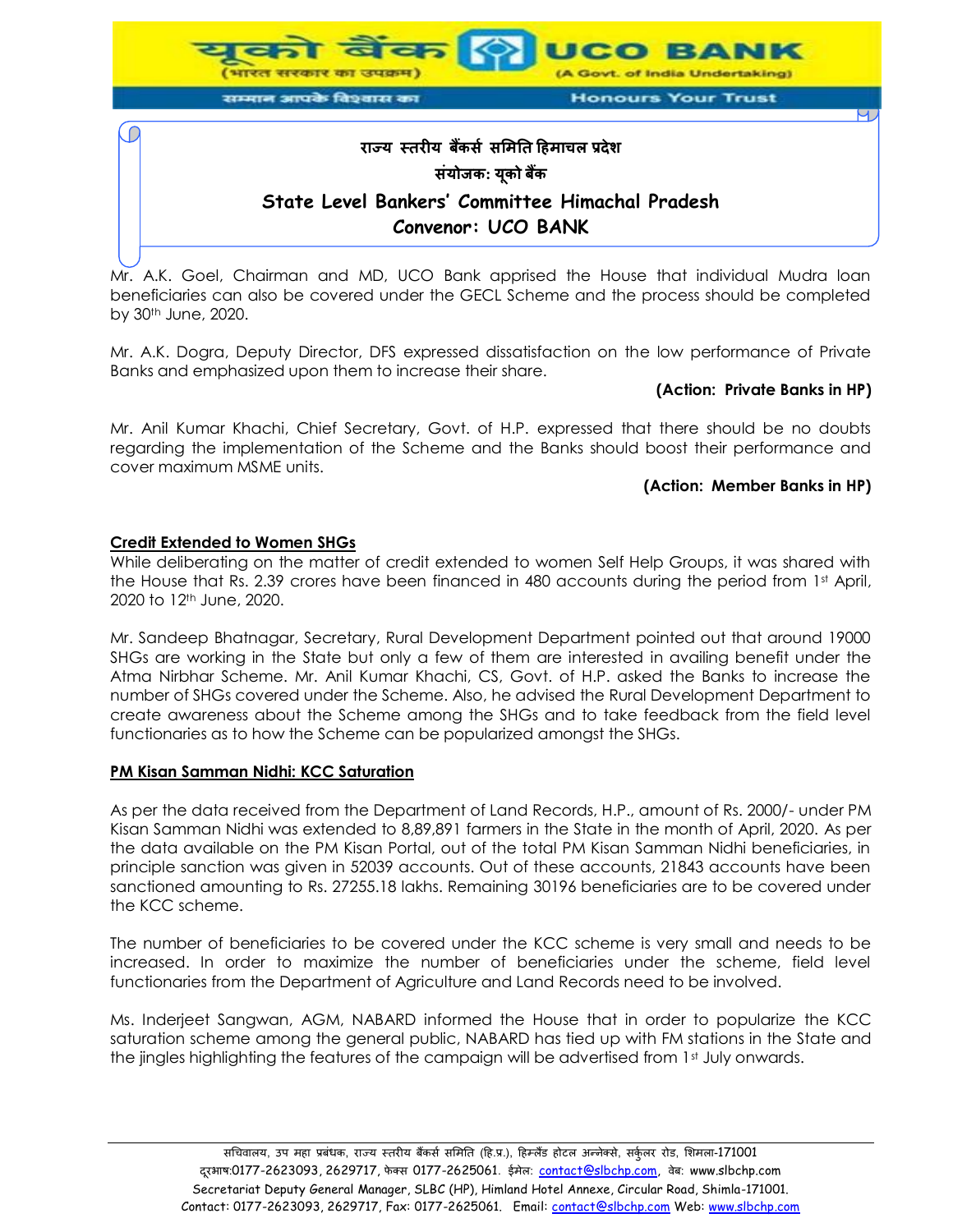

Mr. Ram Subhag Singh, Additional Chief Secretary, Industries opined that the details of the farmers covered under PM Kisan Samman Nidhi Yojana is readily available with the Deptt. of Agriculture. The Agriculture Development Officer and field functionaries should obtain the applications from eligible farmers in coordination with the Banks so that the maximum KCC coverage is ensured and saturation is achieved within the fixed timeframe.

#### **Mukhya Mantri Swavlamban Yojana**

A review meeting held on 11.06.2020 with Member Banks at UCO Bank Zonal Office, Shimla under the Chairmanship of Deputy Director, Department of Industries to review the progress under MMSY.

As on 20.06.2020, 4324 cases have been sponsored to member banks under MMSY out of which 1368 cases have been sanctioned and 1192 cases are pending with the banks. Also, 1764 cases have been rejected by the Banks citing reasons such as, CIBIL report not favorable, unit not viable, borrower lacking technical know-how for running the unit, units having similar business already running in the proposed area, borrower availed loan from some other Bank, borrower not interested in getting loan etc.

Bank-wise pendency list is shared by Convener Bank with the Member Banks via email time to time for timely disposal of cases under the Scheme. Controlling Heads of the Member Banks are advised to dispose of the pending cases in an expeditious manner.

Mr. Anil Kumar Khachi, Chief Secretary, Govt. of H.P. advised the SLBC to consolidate age-wise pendency under the Scheme and instructed the member Banks to clear the pendency at the earliest. Industries Department is requested to provide the Branch-wise list of pending cases on regular interval as per the format designed by SLBC so that monitoring and disposing of the pending cases can be done in a timely manner.

Mr. Ram Subhag Singh, Addl. Chief Secy., Industries expressed his displeasure over large number of cases being rejected by Banks. He apprised the House that the LDMs and members from major Banks are part of the District Level Committee who assess the applications and sponsor them to Banks. If there are reservations against the applications, the same should be rejected then and there to reduce the high rate of rejection at Bank level.

Online portal for MMSY is being developed by the Directorate of Industries which will be available for testing from 30th June, 2020 and will be launched by 7th July, 2020 as apprised by Mr. H.R. Sharma, Director, Industries, H.P. This will enable the Banks and State Govt. to monitor the progress on realtime basis. Also, age-wise pendency will be available on the portal for effective follow-up.

Mr. Uday Chandra, Chairman, HP Gramin Bank suggested that provision for back-ended subsidy should be incorporated in the Mukhya Mantri Swavlamban Yojana on the same lines as PMEGP. Mr. Ram Subhag Singh, ACS, Industries advised Director, Industries to chalk out the said provision in the Scheme.

#### **(Action: Industries Deptt.)**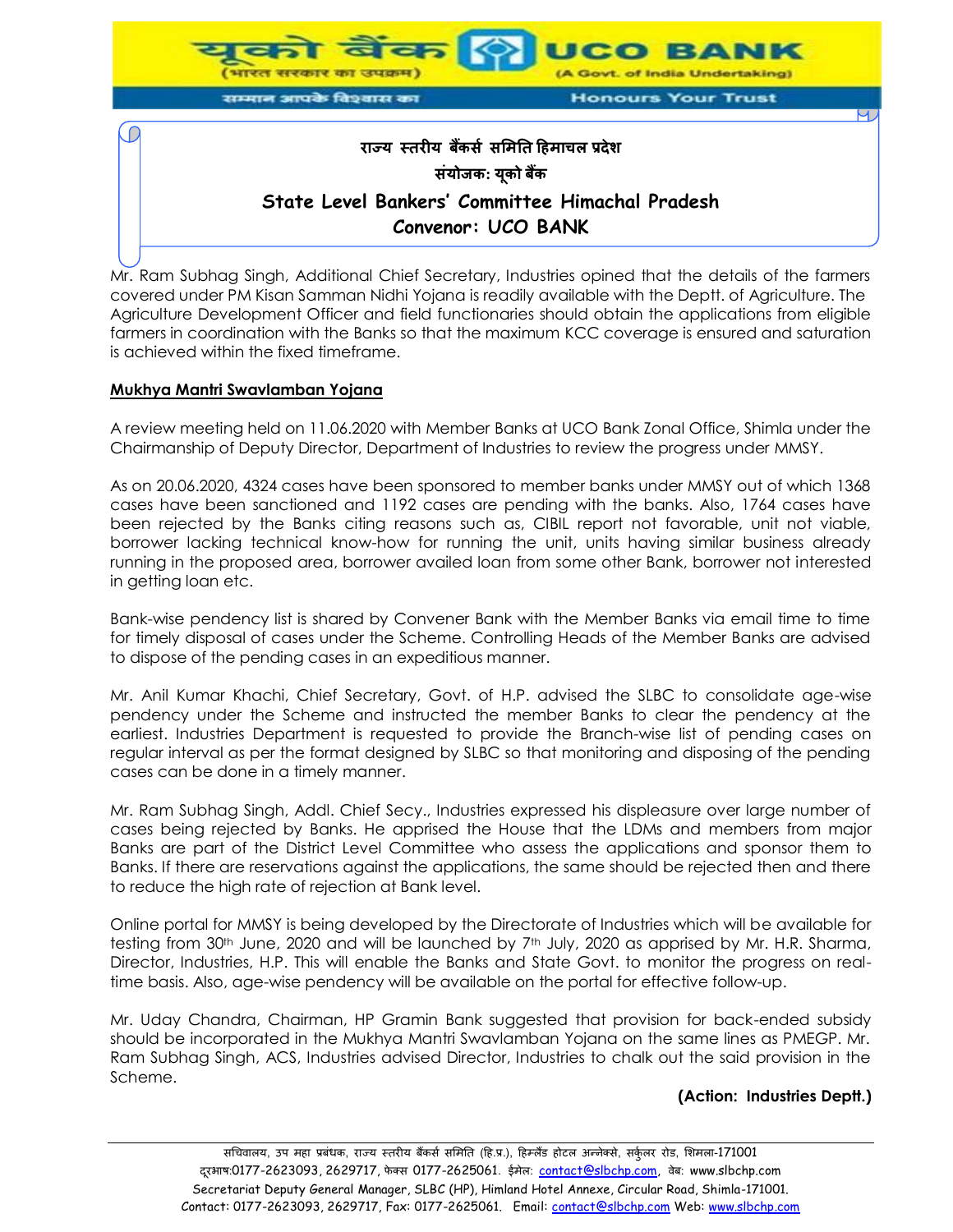

During the proceedings, it was mentioned that the targets under MMSY for the FY 2020-21 have been circulated to the LDMs and advised to allocate the targets amongst the member banks. Mr. Ram Subhag Singh, Addl. Chief Secretary, Govt. of H.P. informed the House that the targets are subject to revision and can be increased down the line. He advised the Banks to gear up for increasing financing under the scheme.

### **(Action: Member Banks)**

Mr. P.K. Sharma, AGM & SLBC In-charge informed the august House that the progress under MMSY will be monitored on a monthly basis and review meeting will be convened with the representatives from the Industries Department and major banks to resolve the pendency under the Scheme at the earliest. Mr. K.C. Anand, GM In-charge, RBI expressed that representative from RBI will also participate in the said sub-committee meeting for at least next 6 months to review the progress under the scheme.

#### **(Action: All Member Banks in HP/ Industries Deptt.)**

#### **Agenda item No-2.5: Review of Performance under major centrally sponsored Scheme for the quarter ended March, 2020.**

The progress under credit linked Government sponsored programmes / Schemes like NRLM, NULM, PMEGP, DEDS etc up to quarter ended March, 2020 were reviewed by the House. In the schemewise review by the House, the important points mentioned are as below;

#### **Agenda 2.5.1: National Rural Livelihood Mission (NRLM) Scheme:**

Progress under the scheme reviewed in a Sub-Committee Meeting held on 12.06.2020 under the chairmanship of Mr. J.N. Kashyap, DGM & SLBC Convenor and attended by Member Banks and Implementing agency, HPSRLM.

 As on 31.03.2020 banks have disbursed **Rs. 69.84 crore** under the Scheme against a target of Rs.64.88 crores for the FY 2019-20. Although target under amount to be sanctioned to SHGs has been exceeded by Banks, only 3724 SHGs have been financed against a target of 8620 SHGs. Secretary, Rural Development Department urged the Banks to focus on this aspect as well and ensure that the targets for the year 2020-21 are met without fail.

• In the review meeting pending list of 111 cases was discussed. Controlling Head of member banks to instruct their branches to adhere to time norms for disposal of sponsored cases and inform disposal of sponsored cases to sponsoring Agencies (BDO office in each block).

The proceedings of the subcommittee meeting held on 22.11.2019 placed before the house and the pendency under the Scheme was discussed. Mr. Khachi, ACS (Finance) expressed hope that the pendency will be resolved at the earliest.

#### **(Action: All Member Banks in HP)**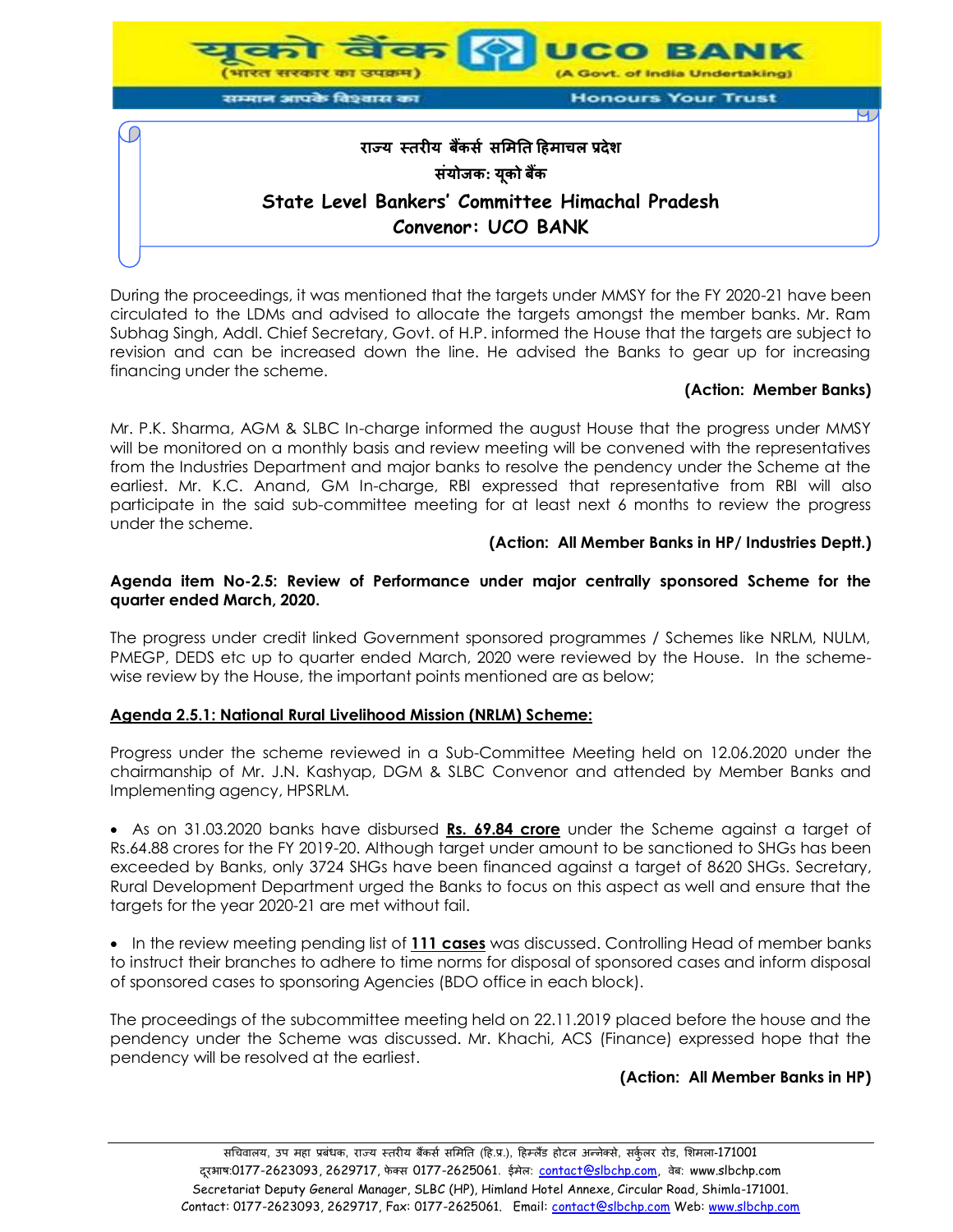

#### **Agenda 2.5.2: National Urban Livelihood Mission (NULM):**

Progress under the scheme reviewed in a Sub- Committee Meeting held on 11<sup>th</sup> June, 2020 under the Chairmanship of Director, NULM, H.P. and attended by Member Banks.

### **HIGHLIGHTS:**

- As per **progress as of 31st March, 2020**, banks have disbursements of **Rs. 317.34 lakhs in 178 accounts** in FY 2019-20.
- Banks have **67 pending cases** as per position emerged in review meeting. Bank-wise position placed before member banks in the House and Controlling Head of member banks have been requested to instruct their branches to adhere to time norms for disposal of sponsored cases and inform disposal of sponsored cases to sponsoring Agencies (ULBs).

The proceedings of the subcommittee meeting held on 11.06.2020 placed before the house.

### **(Action: All Member Banks/ NULM –UD Deptt.)**

Mr. Rajneesh, Secretary, Urban Development Deptt., apprised the House of the PM SVANidhi Scheme, a special micro-credit facility scheme for providing affordable loan to urban street vendors to resume their livelihoods that have been adversely affected due to COVID-19 lockdown. Under the Scheme, collateral free working capital loan of up to Rs. 10,000 will be extended to the Urban Street Vendors vending on or before 24th March, 2020. The tenure of the loan is 1 year and will be repaid in monthly installments. On timely or early repayment, the vendors will be eligible for the next cycle of working capital loan with an enhanced limit.

The vendors, availing loan under the scheme, are eligible to get an interest subsidy @ 7%. The interest subsidy is available up to March 31, 2022. The scheme will incentivize digital transactions by vendors through cash back facility. The onboarded vendors would be incentivised with a monthly cashback in the range of Rs. 50 to Rs. 100. The transaction trail so created will build the credit score of vendors for enhancing their future credit needs.

Salient features of the Scheme have been forwarded via email dated 25.06.2020 to the member Banks. Controlling Heads of Banks are advised to make concerted efforts towards achieving targets under the Scheme.

#### **(Action: All Member Banks)**

Mr. Rajneesh informed the House that out of the 54 Urban Local Bodies, 22 ULBs are already conducting awareness camps about the Scheme amongst the street vendors and the rest will do so by 30th June, 2020. The district of Dharamshala has been selected for saturation under the Scheme by 31st July, 2020.

GM, Punjab National Bank requested the Urban Development Department to share the list of urban street vendors registered with them. This will enable the banks in the State to contact and extend credit facilities to the eligible vendors under the Scheme.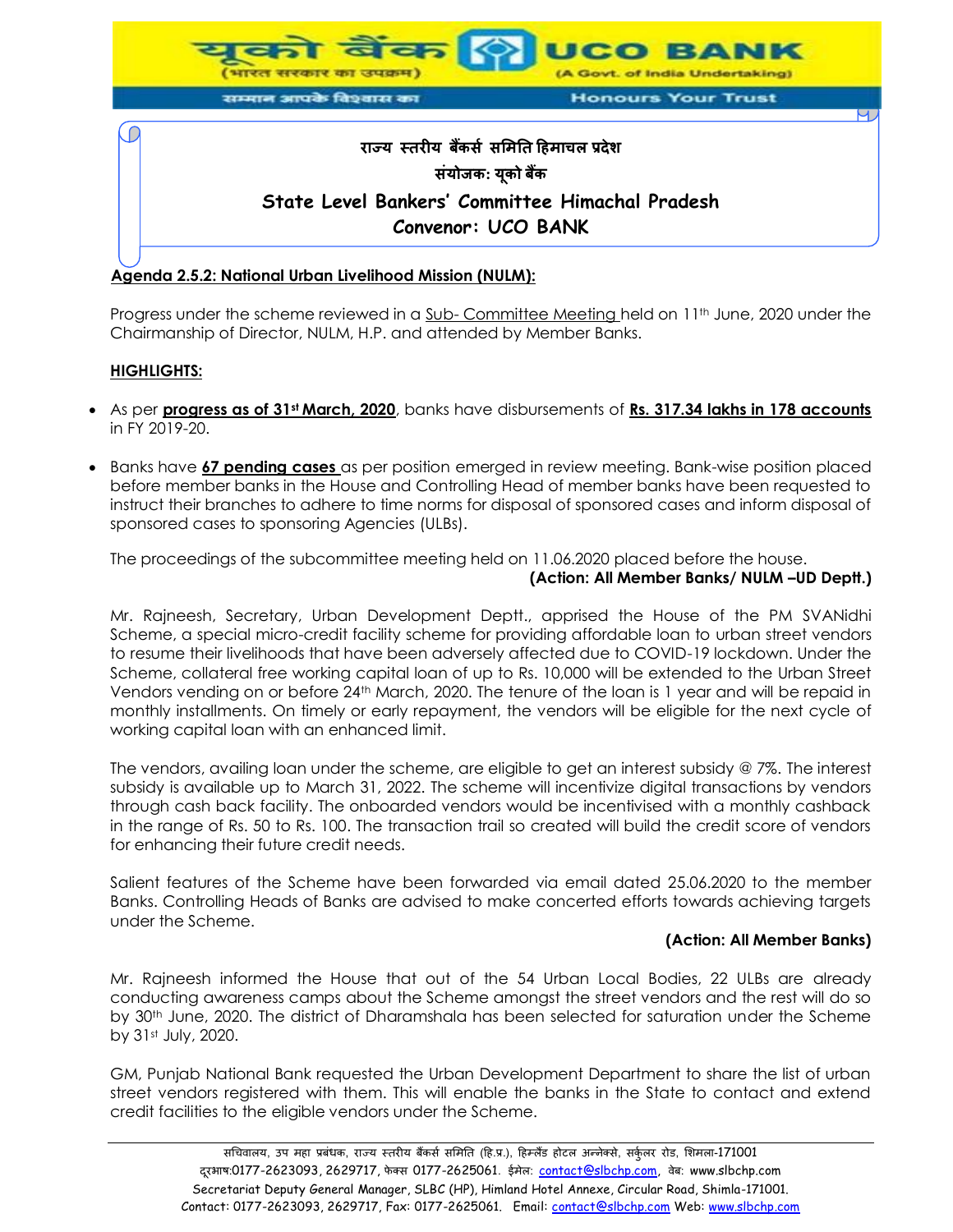

Urban Development Department is requested to share the list of street vendors registered with them which will equip the Banks to cover maximum customers under the Scheme and make it a success.

# **(Action: NULM- Urban Development Deptt.)**

#### **Agenda 2.5.5: Dairy Entrepreneurship Development Scheme (DEDS):**

Progress under the DEDS scheme placed before the House. Banks have sanctioned **537 proposals involving amount of Rs. 1156.71 lakhs** till quarter ended March, 2020.

Ms. Inderjeet Sangwan, AGM, NABARD apprised the House that the budget for FY 2020-21 has not yet been finalized for the State.

#### **(Action: Member Banks in Himachal Pradesh)**

#### **Agenda 2.5.6: Pradhan Mantri Awas Yojana (Urban):**

Pradhan Mantri Awas Yojana (PMAY) – Housing for all (Urban) has been launched on all India basis w.e.f. 17.06.2016 and is operational in all the statutory towns and planning areas as notified with respect to the statutory town and planning and which surround the concerned municipal area.

- $\triangleright$  Credit linked subsidy component is being implemented as a Central Sector Scheme. Credit linked subsidy (CLS Scheme) will be provided on home loans taken by eligible urban poor (EWS/LIG/MIG) for acquisition, construction of house. The Central Government has extended the Credit Linked Subsidy Scheme for Middle Income Group (MIG) has been extended till 31st March, 2021.
- Banks have sanctioned 184 proposals amounting to Rs. 2127.81 lakhs during the FY 2019-20. Only sixteen banks namely Allahabad Bank, Andhra Bank, Bank of Baroda, Bank of India, Canara Bank, Corporation Bank, Indian Bank, Oriental Bank of Commerce, Punjab National Bank, State Bank of India, Syndicate Bank, UCO Bank, Union Bank of India, HP State Cooperative Bank, South Indian Bank and H P Gramin Bank have reported progress during the FY 2019-20. Controlling Head of member banks are requested to monitor the progress under the scheme closely.

#### **(Action: All Member Banks in HP)**

Mr. Anil Kumar Khachi, Chief Secretary, Govt. of H.P. opined that the potential under the Scheme should be assessed so that a clear picture of performance of Banks can be obtained. The assessment will aid in figuring the target for the State and a timeline can be chalked out for covering the beneficiaries.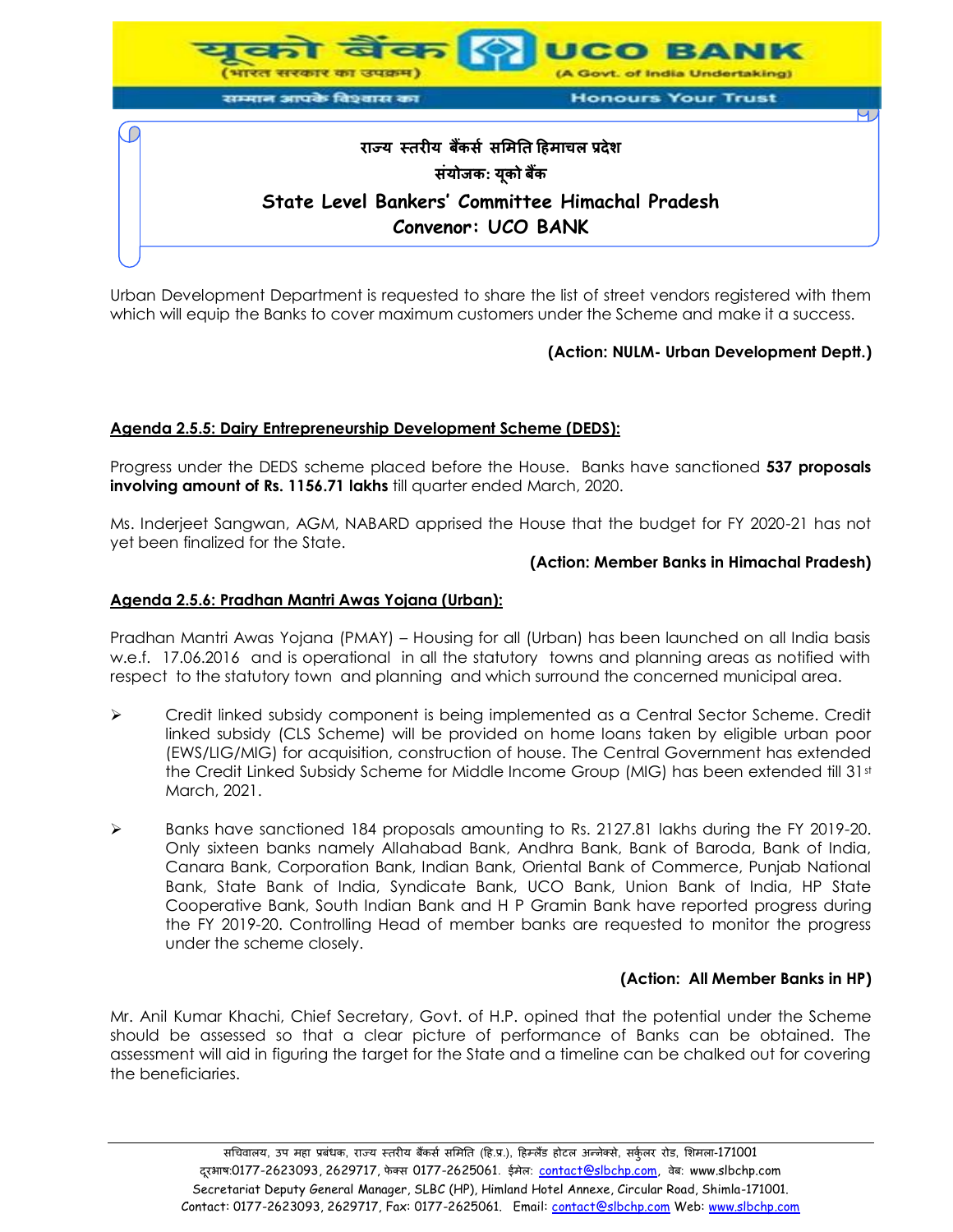

सम्मान आपके विश्वास का

**Honours Your Trust** 

# **राज्य स्तरीय बकैंर्स र्मितत हििाचल प्रदेश र्ंयोजक: यकू ो बकैं State Level Bankers' Committee Himachal Pradesh Convenor: UCO BANK**

Urban Development Department in consultation with the State Level Bankers' Committee to assess the potential under the Scheme and accordingly set the targets for the State.

# **(Action: Urban Development Deptt.)**

# **AGENDA ITEM NO -3**

# **FINANCIAL INCLUSION CAMPAIGN IN HIMACHAL PRADESH- REVIEW FOR MARCH, 2020.**

# **Agenda Item No-3.2: Social Security Schemes: (PMSBY/PMJJBY/APY)**

The performance of Banks under Social Security Insurance schemes viz. PMSBY and PMJJBY placed before the House. Banks have enrolled total 13.15 lakh under PMSBY and 3.83 Lakh account holders under PMJJBY up to end of March, 2020.

# **Insurance Claims settlement under Micro Insurance Schemes i.e. PMSBY & PMJJBY.**

**Pradhan Mantri Suraksha Bima Yojana (PMSBY):** Banks have enrolled nearly 13.15 lakh account holders under the Scheme. Under the Scheme, 716 account holders have benefitted with receipt of insurance claim to the nominees as on 02.06.2020.

**Pradhan Mantri Jeevan Jyoti Bima Yojana (PMJJBY):** Banks have enrolled more than 3.83 lakh account holders under this Annual life insurance scheme and nearly 1263 beneficiaries have been paid insurance Claim under the Scheme as on 02.06.2020.

**Delay in settlement of Insurance claims**: 97 cases have been pending for more than 2 months under PMSBY scheme. Also, 62 cases have been pending under PMJJBY scheme for more than two months. Beneficiaries enrolled under both the above mentioned Micro Insurance schemes belong to low income groups and Banks need to ensure that necessary paper formalities are completed without any hassle and Insurance Companies to ensure that claims should not remain pending beyond two months.

Mr. Khachi, Chief Secretary, Govt. of H.P. expressed his strong displeasure over delay in settling of insurance claims. Mr. J.N. Kashyap, DGM & SLBC Convener assured him that letters seeking explanation for long delays in settling of claims will be written to the Insurance Companies with a copy to State Govt.

# **(Action: SLBC / LIC/ Oriental insurance Co.)**

# **Atal Pension Yojana (APY):**

Banks have enrolled more than 1.75 lakh subscribers under the Scheme till the end of March, 2020. House requested member banks to cover the eligible account holders in a camp mode.

# **(Action: All Member banks/ Department of Post in H.P./ Deptt. of Finance, H.P. Govt.)**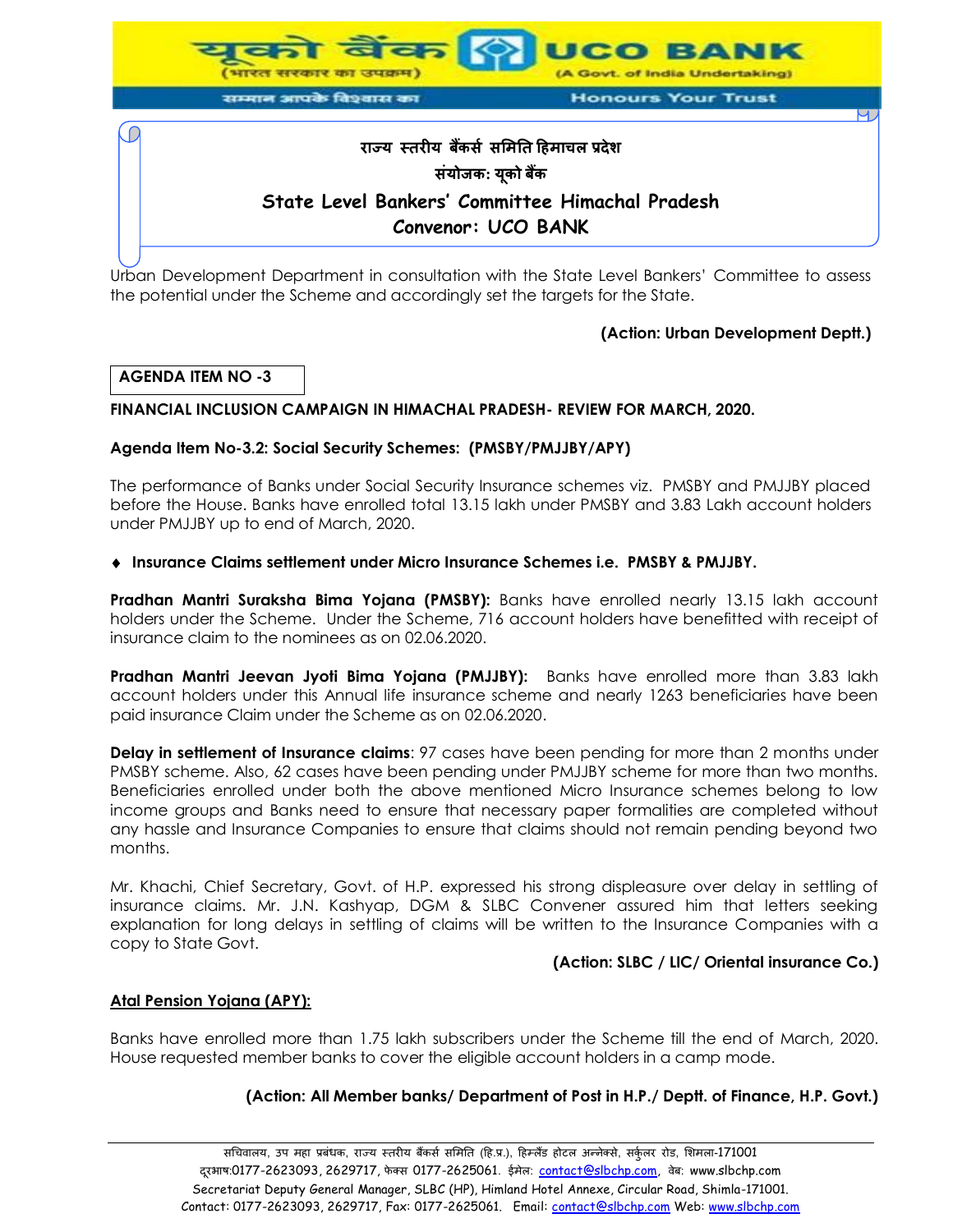

### **Agenda item No- 3.3: Financial literacy campaign in Himachal Pradesh**

Progress in financial literacy campaign held by Banks during the quarter ended March, 2020, placed before the House. RRBs/ Cooperative Banks have conducted 39 special camps in the State during the March, 2020 quarter for newly inducted people. In addition, 219 FL Camps were organized for Target groups covering farmers, SHGs, students, etc. Also, 259 special camps were organized for newly inducted people and 342 target group specific camps were organized by PSBs in the quarter ended March, 2020.

Apart from FLCs, Bank Branches in rural areas have organized financial literacy camps in their Service areas and total 2320 camps have been organized in the quarter ended March, 2020. General Manager RBI, urged the member banks to hold FLCs regularly and ensure that at least one FLC is organized by each rural branch once in a month.

Sh. Anil Kumar Khachi, Chief Secretary, Govt. of H.P. instructed that third party evaluation of progress of Financial Literacy Camps should be done. This will aid in analysis of impact of these camps on increasing financial literacy and inclusion in the State.

Ms. Inderjeet Sangwan, AGM, NABARD informed the House that DDMs are entrusted with the task of evaluating the performance of FLCs in their respective districts. NABARD to accomplish the impact assessment of financial literacy camps organized by the bank branches as well as the FLCs at the earliest.

#### **(Action: Member Banks/NABARD)**

#### **3.4. Business Correspondent Agents (BCAs) – Bank Mitras**:

As of 31.03.2020, banks have deployed total 4291 Bank Mitras in Himachal Pradesh. Out of these, 3916 are in active state and remaining 375 Bank Mitras are inactive. Stress is to be given on activating all the BCs in the State.

#### **(Action: Member Banks)**

Mr. K.C. Anand, GM (In-charge), RBI expressed that special focus should be given on increasing the number of active BCs in the State to 5000 by March, 2021. In addition, Mr. Ramesh Chand, GM, RBI stressed that the BC network should be mapped as per sub-service area and it should be ensured that all the sub-service areas are covered by BC network.

Mr. Anil Kumar Khachi, ACS (Finance) directed that the performance of member Banks should be monitored and reviewed. In order to gauge whether the Bank's performance has improved, comparative analysis of quarter-wise progress should be done to provide a clear picture of where the State stands.

## **(Action: SLBC H.P.)**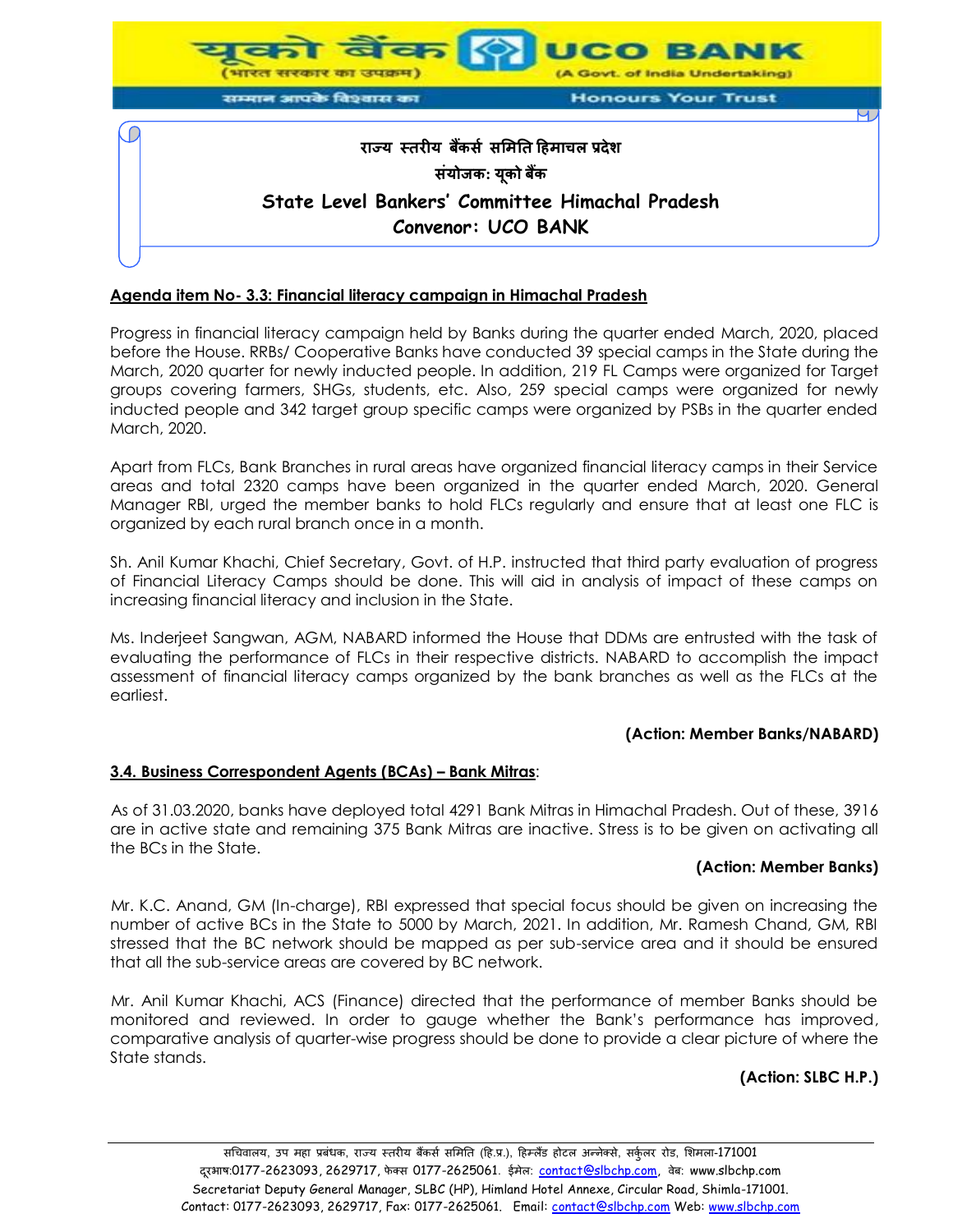

The progress under PMMY placed before the House. Banks have financed 120254 Micro & Small Entrepreneurs under the scheme with amount outstanding of Rs. 2319.61 crores as of 31.03.2020.

The number of MUDRA Cards issued by banks are just 60602 as of 31.03.2020 and there is a need to issue Mudra Cards to more loanees to give them the option of availing hassle free credit up to certain limit of the total credit limit extended under the scheme. All member banks requested to pay focused attention for issuance of MUDRA Cards.

On the performance of Pradhan Mantri Mudra Yojana, Mr. A.K.Dogra, Deputy Secretary, DFS, had stated that as per the mandate of the scheme 60% loans needs to be sanctioned to the Shishu category whereas performance of Himachal Pradesh is only 6.6% on which Chief Secretary also took a strict view of the low performance under Shishu category of Mudra scheme. (60% mandate is by amount and not by numbers.)

Mr. Khachi informed the House that the Union Government has approved the scheme for 2% interest subvention for **prompt payment** to all Shishu loan accounts under PMMY for a period of 12 months. The loans which are not NPA as on March  $31st$ , 2020 are eligible under the Scheme. He advised the banks to provide the list of eligible beneficiaries under the announced scheme. The member banks are advised to submit the information to the convenor bank.

#### **(Action: Member Banks in HP)**

# **AGENDA ITEM NO.-4**

#### **Agenda Item No-4: Performance under Annual Credit Plan (ACP) 2019-20 – Period ended 31st March, 2020**

The achievement up to period ended 31st March, 2020 under ACP 2019-20 mentioned in the agenda notes placed before the House. Banks have disbursed fresh loans to the tune of Rs. 26898.64 crore to more than 8.72 lakh new units.

The overall achievement against the target set for the financial year 2019-20 recorded at 106.29%. The sub-sector wise achievements for financial year 2019-20 placed before the House – Priority sector advances - Rs. 19189.67 crores (86.18%); Non Priority sector advances- Rs. 7708.97 crore (269.02%); Agriculture sector– Rs. 7946.96 crore (71.78%), MSME advances– Rs. 9866.46 crore (129.83%).

Mr. Khachi, Chief Secretary, Govt. of H.P. took strong note of member Banks who have performed poorly under ACP 2019-20 and have failed to achieve allotted targets. He instructed that explanation be sought from the poor performing Banks and mail be sent to the MDs of these Banks under the signature of Mr. A.K. Goel, MD & CEO, UCO Bank.

#### **(Action: SLBC, HP)**

The Annual Credit Plan for FY 2020-21 was presented in the meeting. Target of Rs.23,62,473.74 Lakhs for the year 2020-21 has been fixed under Priority Sector which is 6.10% over the Target of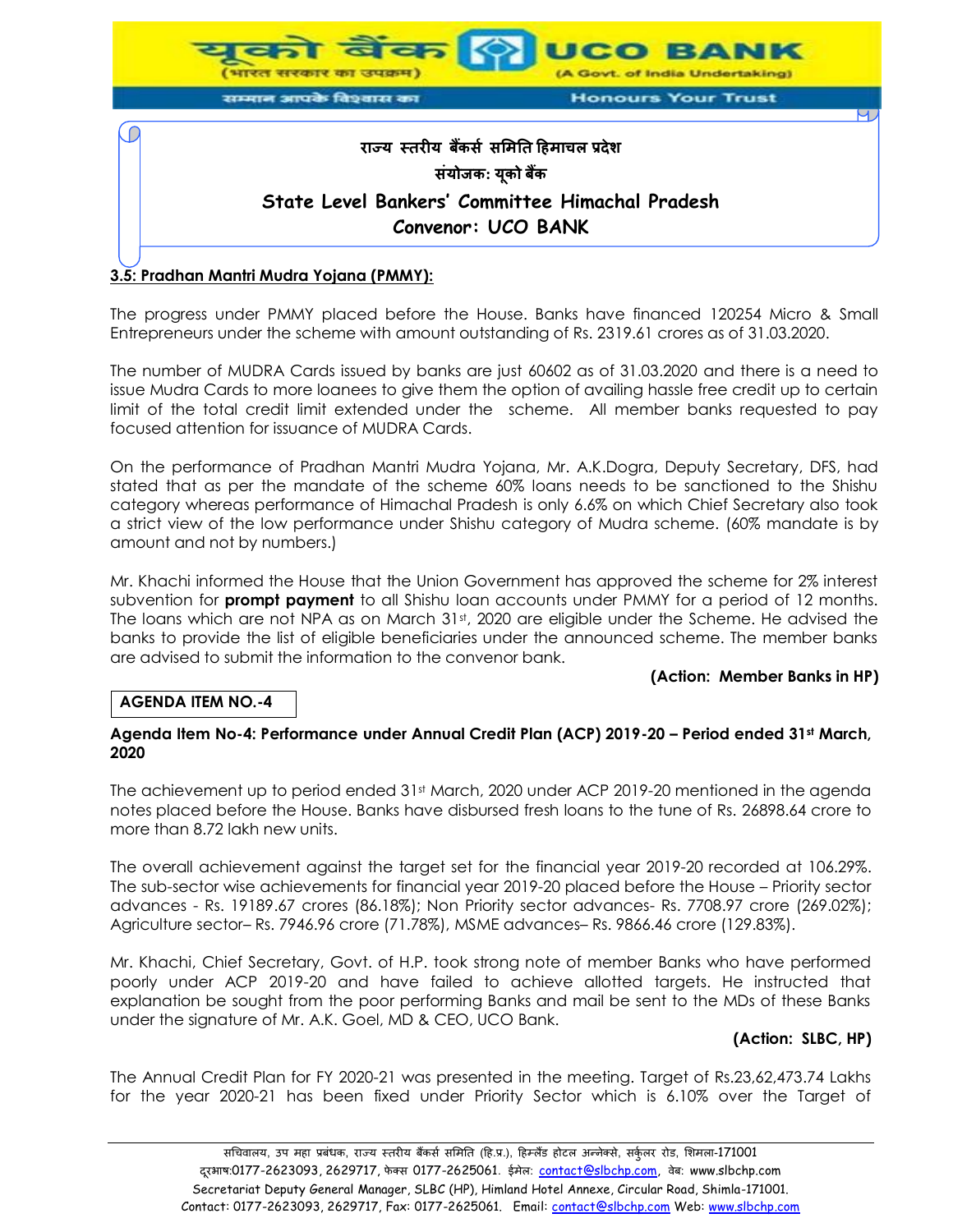

Rs.22,26,600.00 Lakhs for last year. An amount of Rs. 4,07,702.50 Lakhs has been allotted against the target of Rs.3,04,200.00 Lakhs for Non-Priority Sector which is 34.16% over the last year Target. Aggregated Target has been fixed at Rs. 27,70,176.24 Lakhs against Rs.25,30,800.00 Lakhs inclusive of Priority and Non-Priority Sectors which is 9.46% over the Target of last year. The finalized ACP for 2020- 21 has been circulated among all the stakeholders. The member banks are advised to work diligently to achieve the targets set for the financial year.

### **(Action: All the Member Banks)**

### **AGENDA ITEM NO. 5**

### **Agenda 5.3 Credit Deposit Ratio (CDR)**

The overall Credit Deposit ratio (based on instructions from RBI) in the State stands at 45.30% as of 31st March, 2020 which is quite lower than the National Parameter of 60%. On comparing CD ratio of neighboring states with Himachal Pradesh, it was shocking to note that the CD ratio for Jammu & Kashmir stands at 50.67 which is higher than that of H.P.

Mr. Khachi expressed his immense displeasure on the lower CD ratio as compared to adjoining states and strictly advised the stakeholders to focus on increasing the advances in the State so the CD ratio is improved.

#### **(Action: All Member Banks/LDMs in HP)**

#### **AGENDA ITEM NO.6**

#### **Agenda 6.4 Implementation of Pradhan Mantri Fasal Bima Yojana for Kharif 2019 and Rabi 2019-20 and Restructured Weather Based Crop Insurance Scheme (RWBCIS) for Kharif 2019 season in H.P.:**

UCO Bank, B/O Anti had reported that they have insured the farmers' crops under PMFBY from Agriculture Insurance Company of India with add-on cover for hailstorm. The Insurance company declined the claim. Farmers have complained to Divisional Manager, AIC, Panchkula along with copy to Principal Secy., Agriculture, Secretary, Horticulture and SLBC.

During the deliberations, contact could not be established with the representative from AIC Ltd. to gather their feedback. To ensure timely disposal of the matter, a letter is being sent again by SLBC to the concerned Insurance Company along with copies to the Principal Secretary, Agriculture and Secretary, Horticulture for their intervention.

#### **(Action: SLBC, AIC Ltd., Agriculture and Horticulture Deptt.)**

#### **Agenda 6.7 Cropping Pattern in Farm Sector in H.P.**

Crop season refers to the period up to harvesting of the crops grown. The crop season for each crop is determined by the State Level Bankers' Committee in each State. It was accepted that as no long term crops were grown in the State, therefore guidelines issued for short term crops can be considered for determining cropping pattern in the State. In this backdrop, Department of Agriculture, Horticulture and Revenue are requested to provide the detailed pattern of all crops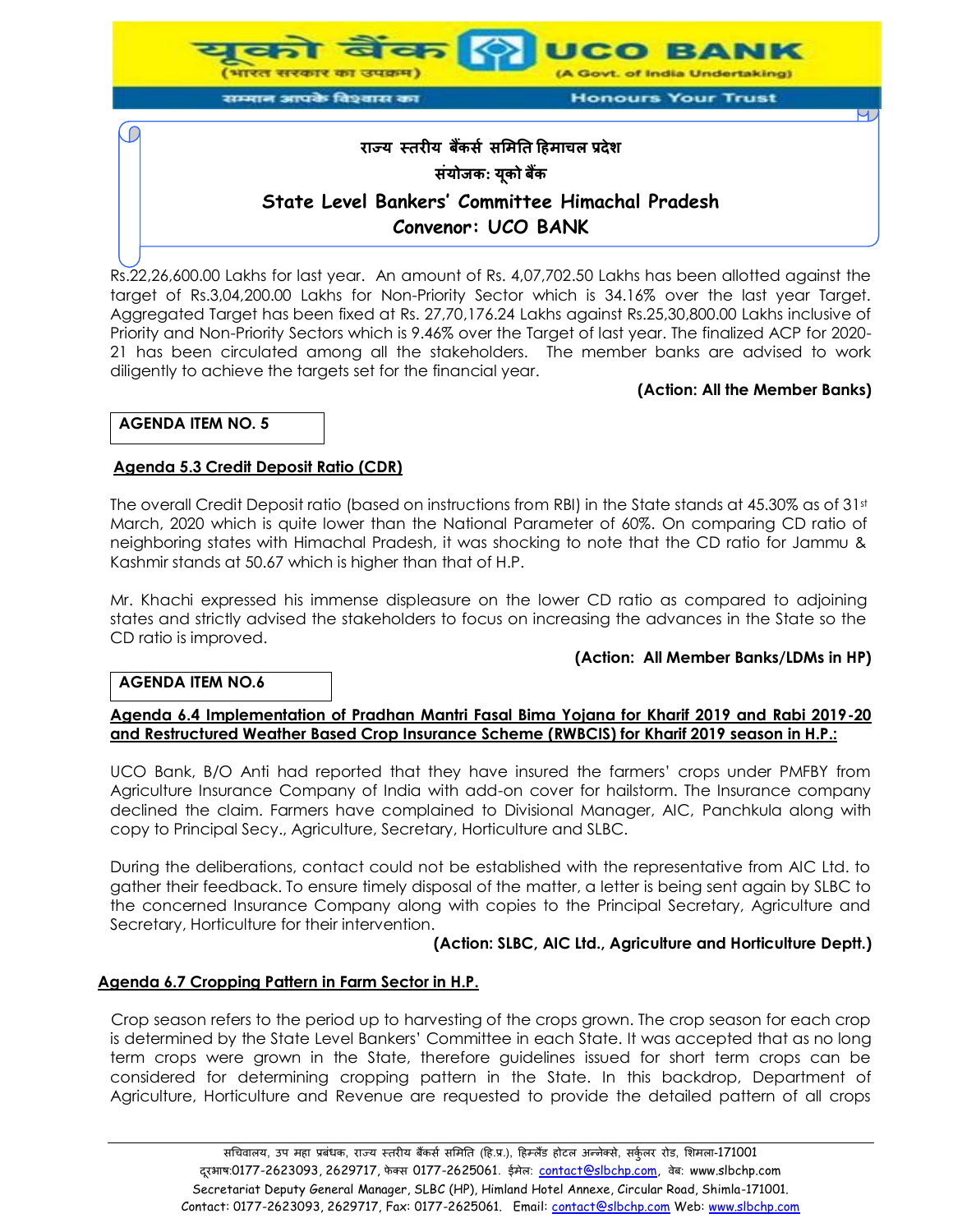

grown in the State so that cropping pattern for the state may be finalized in conformity with RBI instructions.

#### **(Action: Deptts. of Agri, Horti. and Revenue / SLBC, HP)**

### **Agenda 6.8 Expanding and Deepening of Digital Payments**

The matter of deepening of digital payments was deliberated in the sub-committee meeting held on 15.06.2020. RBI advised that the LDMs in the identified districts, viz., Hamirpur, Chamba and Solan should strive to achieve 80% of their allotted targets by September, 2020 and achieve their targets by October, 2020. Also, the Finance Department, Govt. of H.P. is requested to issue instructions to the DCs in Solan and Chamba respectively on the same line as issued to DC Hamirpur.

Mr. Ramesh Chand, GM, RBI brought to the notice of the House that the performance in Solan and Chamba district is not up to the mark and needs improvement in order to achieve the allotted targets within prescribed timeline.

The LDMs in the identified districts are advised to follow the roadmap diligently and ensure achievement of allotted targets.

#### **(Action: LDM Solan, Hamirpur, Chamba, Finance Deptt.)**

#### **AGENDA ITEM NO.8**

#### **AGENDA No-8: Review of Progress under Non-Sponsored Programmes in Himachal Pradesh -Quarter ended March, 2020**

#### **Agenda item No-8.3: Doubling Farmers Income by 2022**

During the deliberations in the course of the meeting, the parameters for monitoring and reviewing the progress under the agenda were discussed. These indicators are classified as Benchmark parameters and Growth parameters. Mr. Ramesh Chand, GM, RBI advised SLBC to devise necessary reporting mechanism for the given parameters so that periodic review can be done and include the information in the upcoming SLBC meeting.

#### **(Action: All Member Banks in HP)**

# **THE REGULAR AGENDA FOR THE MEETING CONCLUDED WITH PERMISSION OF CHAIR**.

Before concluding the 156<sup>th</sup> SLBC review meeting, worthy Chairman Mr. Anil Kumar Khachi, Chief Secretary to the Govt. of H.P. guided the House with his concluding remarks:

#### **Concluding Address of Sh. Anil Kumar Khachi, Chief Secretary to the Government of Himachal Pradesh:**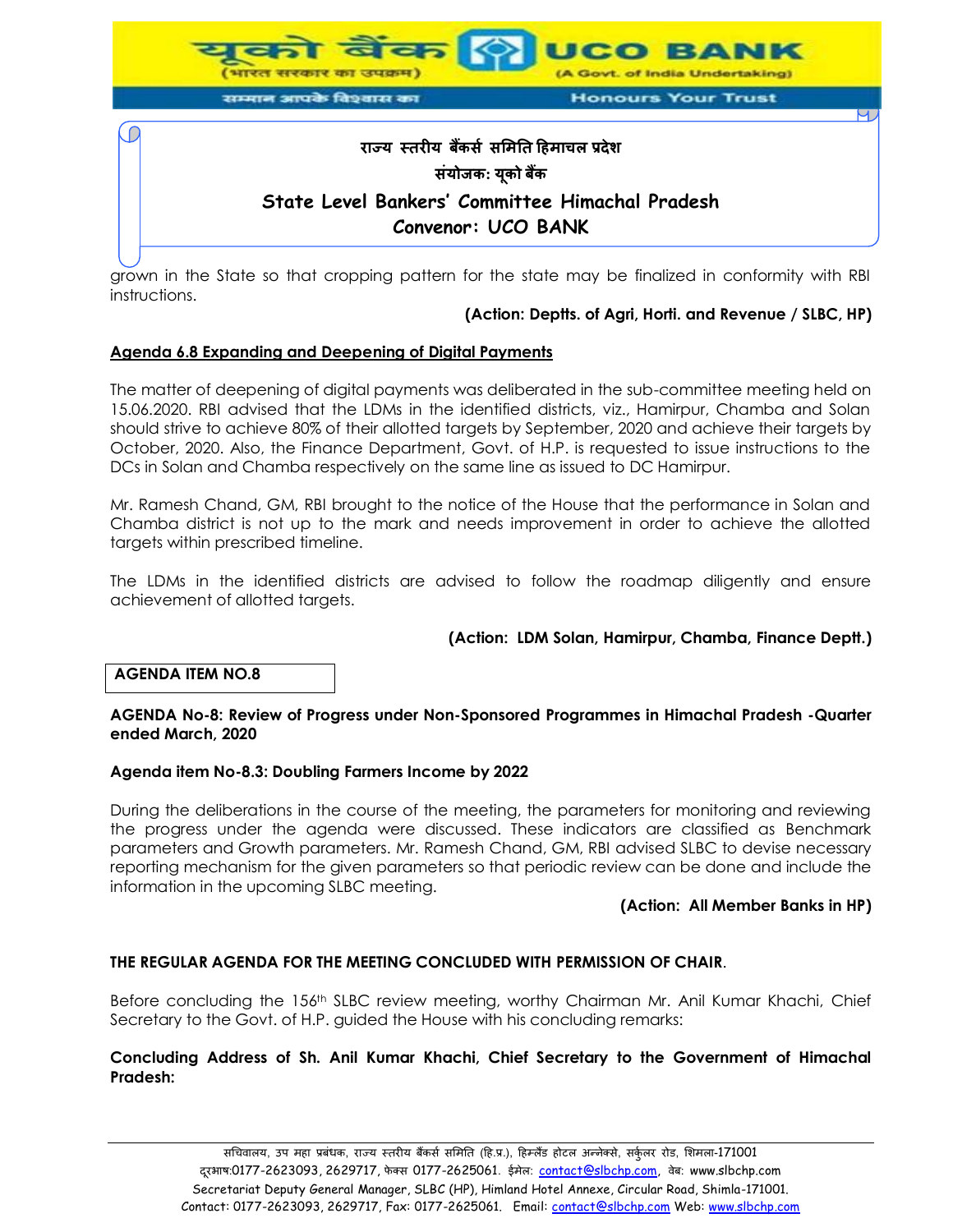

While addressing the House after formal welcome to the dignitaries and all other participants, Mr. Khachi impressed upon all the stakeholders that the sanctity of the data is of utmost importance and accuracy should be maintained. It is the onus of individual banks to ensure that correct data is updated on the SLBC portal. Also, the member Banks should ensure that consistency is maintained in the figures reported to different agencies.

Secondly, he opined that major issues should be focused on in the SLBC meeting and these points should be deliberated in detail. Remaining agendas can be marked as noted. This approach can be adopted for the forthcoming SLBC meetings.

Mr. Khachi, Chief Secretary, Govt. of H.P. expressed his grave concern on the low CD ratio of the State. He noted that it is quite alarming that the CD ratio for the State falls behind that of even Jammu and Kashmir given our state is more peaceful and well equipped. He advised that for the immediate quarter, efforts should be made so that our State does not lag behind the neighboring state and subsequently benchmark can be set to surpass the better performing States.

Mr. Khachi remarked that banks need to review their in-house loaning processes which at times are found to be complicated and discouraging for MSMEs and entrepreneurs. He emphasized the Banks to ensure that the eligible entrepreneurs and MSME units in the State are provided hassle free credit facilities. Also, reason behind non-achievement of targets under ACP and various Govt. schemes should be thoroughly introspected.

He wished all the participants good health and advised all to follow the social distancing protocols. He advised the member Banks to strictly adhere to the guidelines being issued by the Government, both Centre and State and thanked all the dignitaries sitting on the dais before summing up his address.

 $-0X0$ --------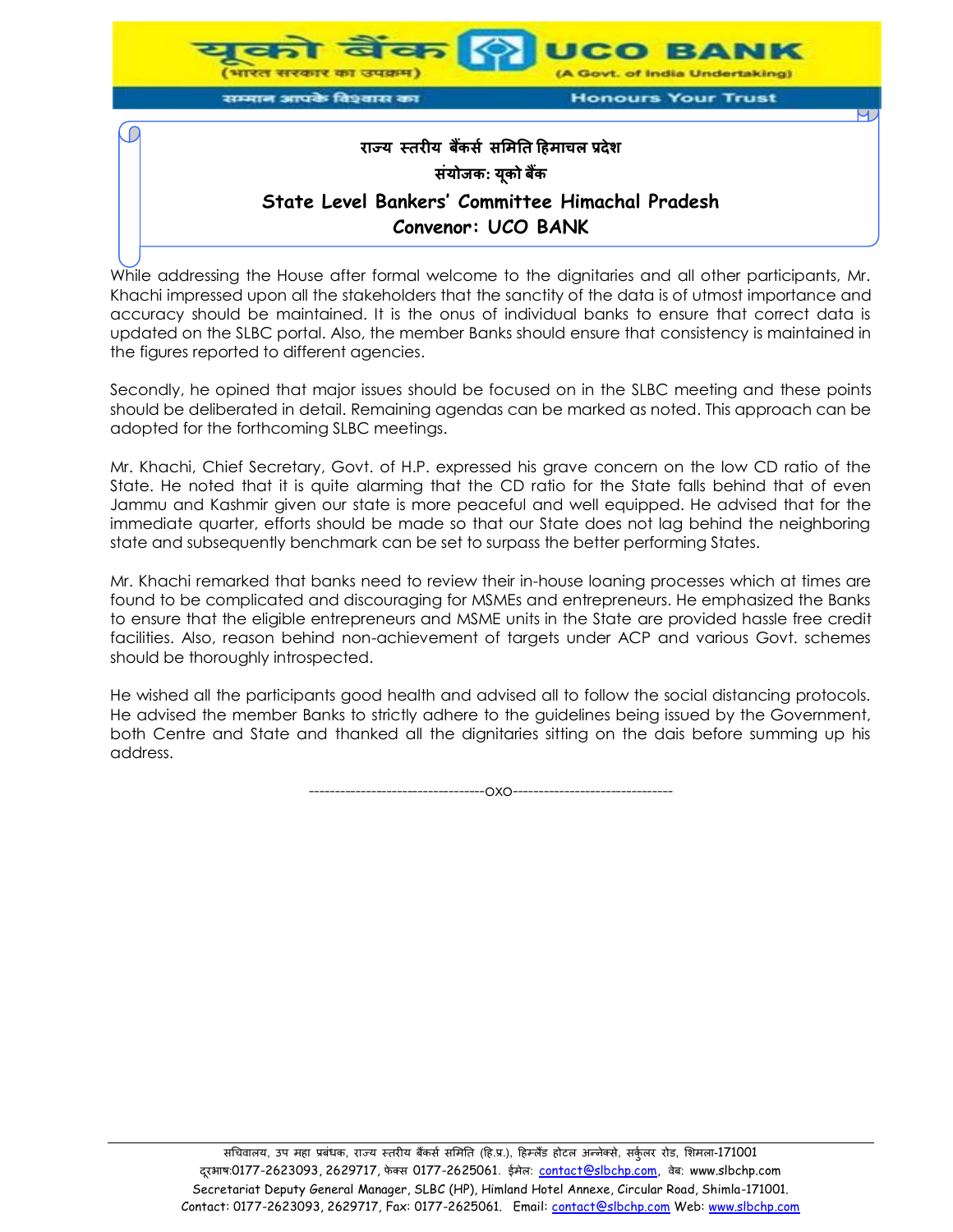

#### सम्मान आपके विश्वास का

**Honours Your Trust** 

# **राज्य स्तरीय बकैंर्स र्मितत हििाचल प्रदेश र्ंयोजक: यकू ो बकैं State Level Bankers' Committee Himachal Pradesh Convenor: UCO BANK**

# **156th STATE LEVEL BANKERS' COMMITTEE MEETING OF HIMACHAL PRADESH HELD ON 24th MARCH, 2020 AT COMMITTEE HALL, HP SECRETARIAT, SHIMLA.**

**(Annexure 1)**

# **LIST OF PARTICIPANTS:**

| Ι.   | <b>Chairman:</b>      | Sh. Anil Kumar Khachi, IAS                                     |
|------|-----------------------|----------------------------------------------------------------|
|      |                       | <b>Chief Secretary</b><br>Govt. of Himachal Pradesh            |
| П.   | Co-Chairman:          | Sh. A.K. Goel<br>Managing Director & CEO<br><b>UCO Bank</b>    |
| III. | <b>Convenor SLBC:</b> | Sh. J.N. Kashyap<br>Deputy General Manager & Convenor SLBC HP, |

UCO Bank

#### **IV. Government of Himachal Pradesh & Related Agencies: SARVASHRI:**

|                | Ram Subhag Singh  | Addl. Chief Secretary, Industries          |
|----------------|-------------------|--------------------------------------------|
| 2              | A.K. Dogra        | Deputy Secretary, DFS                      |
| 3              | Prabodh Saxena    | Principal Secretary, Finance               |
| $\overline{4}$ | Kamlesh Kumar     | Principal Secretary, Labour & Employment   |
| 5              | Sandeep Bhatnagar | Secretary, Rural Development               |
| 6              | Rajneesh          | Secretary, Urban Development               |
| 7              | Vinod Thakur      | Joint Secretary, Law                       |
| 8              | Rajesh Sharma     | Special Secretary, Finance                 |
| 9              | Rakesh Kanwar     | Special Secretary, Agriculture             |
| 10             | H.R. Sharma       | Director, Industries                       |
| 11             | M.M. Sharma       | Director, Horticulture                     |
| 12             | H.R. Chauhan      | Director, Social Justice & Empowerment     |
| 13             | C.P. Verma        | Director, Land Records                     |
| 14             | N.K. Bodhan       | Addl. Director, Agriculture                |
| 15             | Arjun Negi        | Deputy Director, Women & Child Development |

# **V): RESERVE BANK OF INDIA, NABARD, NHB, SIDBI, PFRDA, UIDAI, DoP, DoT SARVASHRI:**

| $\sqrt{ }$<br>Anand<br>$\sim$ N.C. . | (In-Charge), RBI<br>General Manager   |
|--------------------------------------|---------------------------------------|
| D.K. Kapıla                          | Officer In-charge, I<br><b>NABARD</b> |

सचिवालय, उप महा प्रबंधक, राज्य स्तरीय बैंकर्स समिति (हि.प्र.), हिम्लैंड होटल अन्नेक्से, सर्कुलर रोड, शिमला-171001 दूरआष:0177-2623093, 2629717, फेक्स 0177-2625061. ईमेल: contact@slbchp.com, वेब: www.slbchp.com Secretariat Deputy General Manager, SLBC (HP), Himland Hotel Annexe, Circular Road, Shimla-171001. Contact: 0177-2623093, 2629717, Fax: 0177-2625061. Email: contact@slbchp.com Web: www.slbchp.com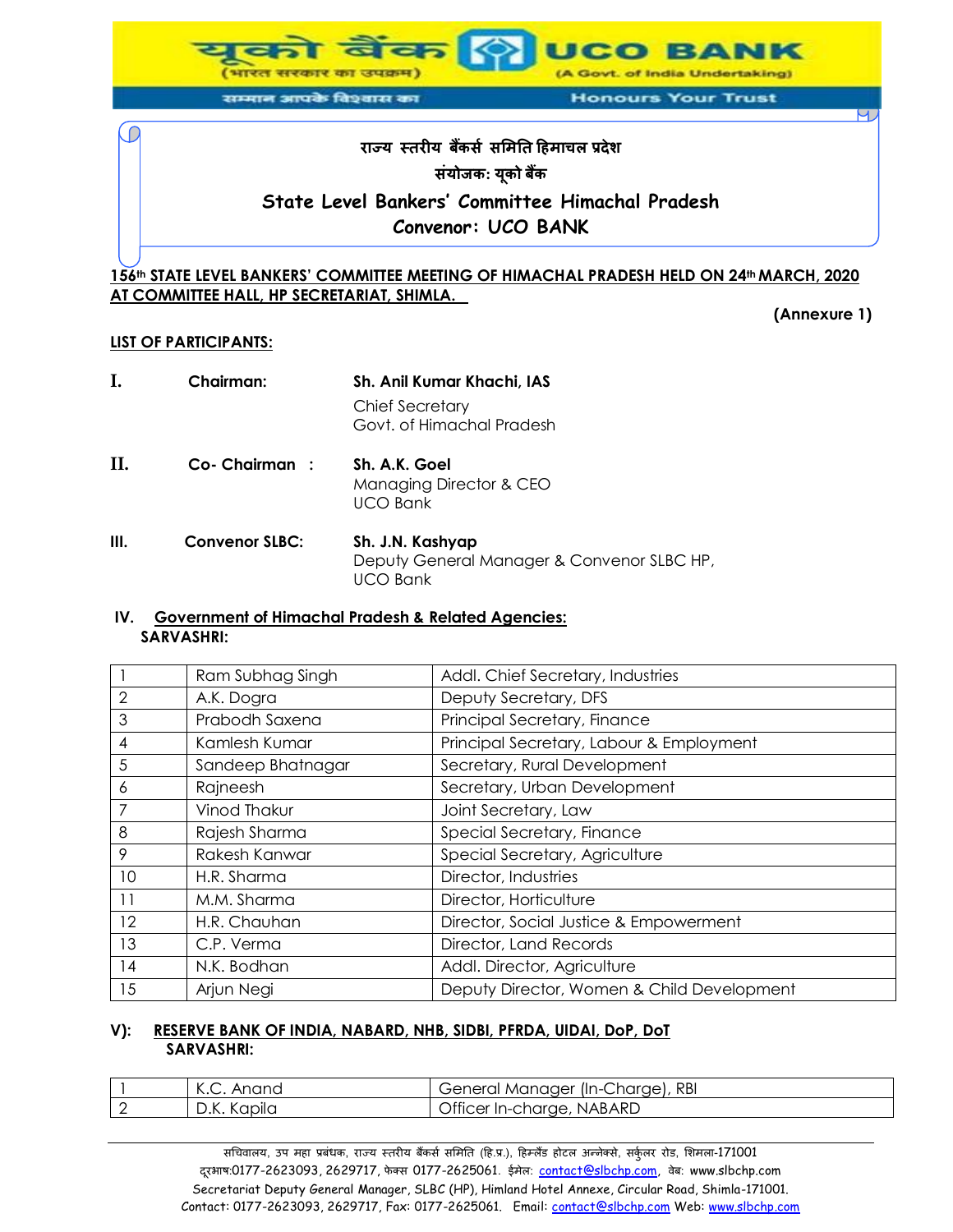**UCO BANK** (A Govt. of India Undertaking)

(भारत सरकार का उपक्रम) सम्मान आपके विश्वास का

**Honours Your Trust** 

# **राज्य स्तरीय बकैंर्स र्मितत हििाचल प्रदेश र्ंयोजक: यकू ो बकैं State Level Bankers' Committee Himachal Pradesh Convenor: UCO BANK**

|  | Chand<br>KUHIUSI.                          | Shimla<br>RBI,<br>General Manager, |
|--|--------------------------------------------|------------------------------------|
|  | <b>CATIAN</b><br>Inderi<br>Sanawan<br>ושטו | NABARD<br>Δ1<br>AGM.               |

#### **VI): COMMERCIAL BANKS: SARVASHRI**

C

|    | Reeta Kaul                  | GM, PNB                                        |
|----|-----------------------------|------------------------------------------------|
| 2  | Pawan Kumar                 | DGM, SBI                                       |
| 3  | P.K. Sharma                 | AGM, (In-Charge), SLBC                         |
|    | Nain Singh                  | AGM, Canara Bank                               |
| 5  | Satinder Chhabra            | AGM, SBI                                       |
| Ô  | Rakesh Kumar                | Chief Manager, PNB                             |
|    | Omkar Bunkar                | Chief Manager, Central Bank of India           |
| 8  | <b>Ramesh Chand Dadhwal</b> | Chief Manager, SLBC                            |
| 9  | Dixit Monga                 | Chief Manager, IT Deptt, UCO Bank Zonal Office |
| 10 | Jaideep Krishan             | Manager, GAD, UCO Bank Zonal Office            |
|    | Peeyush Rathore             | Manager, SLBC                                  |
| 12 | Kritika Joshi               | Manager, SLBC                                  |

#### **VII): COOPERATIVE & REGIONAL RURAL BANKS: SARVASHRI**

| Lalit<br>Dr.<br>Pankai L | Director, HPSCB<br>Manaaina ' |
|--------------------------|-------------------------------|
| Chandra<br>Jdav (        | , HPGB<br>Chairman, H         |

#### **THE BELOW MENTIONED PARTICIPANTS CONNECTED THROUGH VIDEO CONFERENCING**

#### **VIII): LEAD DISTRICT MANAGERS: SARVASHRI**

|                | Ashok Gupta            | LDM-Bilaspur              |
|----------------|------------------------|---------------------------|
| $\overline{2}$ | <b>Bhupender Singh</b> | LDM Chamba                |
| 3              | G.C. Bhatti            | LDM-Hamirpur              |
| $\overline{A}$ | Harvinder Singh        | LDM-Kangra                |
| 5              | Daulat Ram Meena       | LDM-Kinnour               |
| 6              | Pama Chhering          | LDM-Kullu                 |
|                | A.K. Singh             | LDM-Shimla                |
| 8              | J.P. Sharma            | LDM-Sirmour               |
| 9              | J.P. Bhanot            | LDM-Una                   |
| 10             | S.K. Sinha             | LDM-Mandi                 |
| 11             | Nima Singh Negi        | LDM-Lahaul & Spiti        |
| 12             | Suruchi Sahni          | Manager, LDM Office Solan |
|                |                        |                           |

सचिवालय, उप महा प्रबंधक, राज्य स्तरीय बैंकर्स समिति (हि.प्र.), हिम्लैंड होटल अन्नेक्से, सर्कुलर रोड, शिमला-171001 दूरभाष:0177-2623093, 2629717, फेक्स 0177-2625061. ईमेल: contact@slbchp.com, वेब: www.slbchp.com Secretariat Deputy General Manager, SLBC (HP), Himland Hotel Annexe, Circular Road, Shimla-171001. Contact: 0177-2623093, 2629717, Fax: 0177-2625061. Email: contact@slbchp.com Web: www.slbchp.com